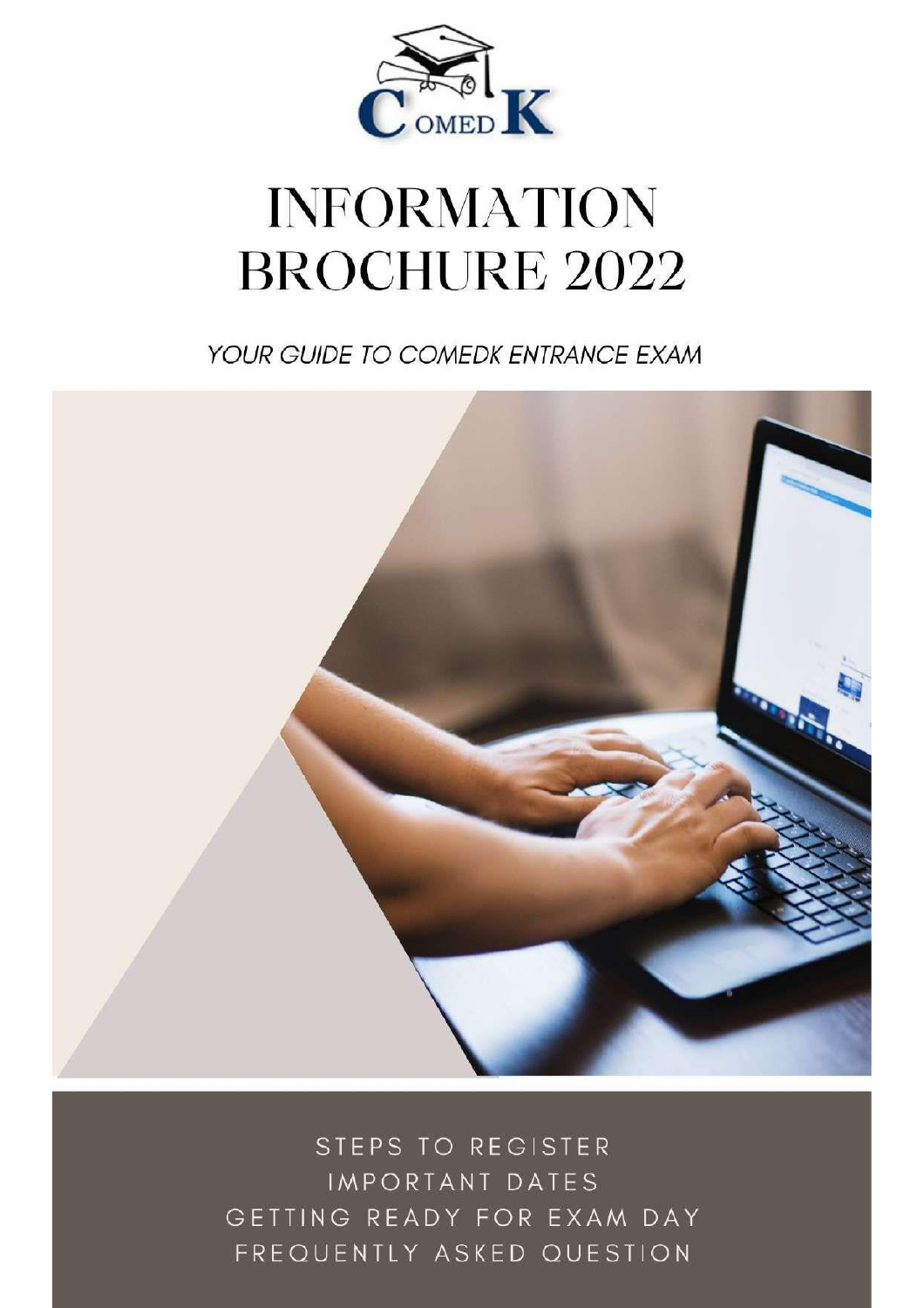#### **Parents and Guardians**

- Please make use of FAQs and Information on [www.comedk.org](http://www.comedk.org/) for understanding the entire application process
- We encourage you to read this brochure and take special note of important dates and other information related to the exam
- In case you need further assistance or face any difficulty, the COMEDK Candidate support is available through Email: **[studenthelpdesk@comedk.org](mailto:studenthelpdesk@comedk.organd)** and Phone: 080-46671060. Please note that Phone support will be available Monday through Friday from 10:00 AM to 5:00 PM. Queries received through email will be responded to within **three**  working days. Do not send the same email multiple times, as it will delay the response process.

## **NOTE:**

- **Candidates are advised to read the Information Brochure carefully before starting online registration and ensure that no columns are left blank**
- Registration for appearing in the COMEDK UGET 2022 is to be undertaken only online at [www.comedk.org](http://www.comedk.org/) and [www.unigauge.com,](http://www.unigauge.com/) and application form cannot be submitted in offline mode. Printed copies sent by post will not be accepted
- The prescribed registration fee of Rs. 1,800/- plus convenience fee/charges should be remitted through payment gateway provided using a credit card or a debit card or Net banking

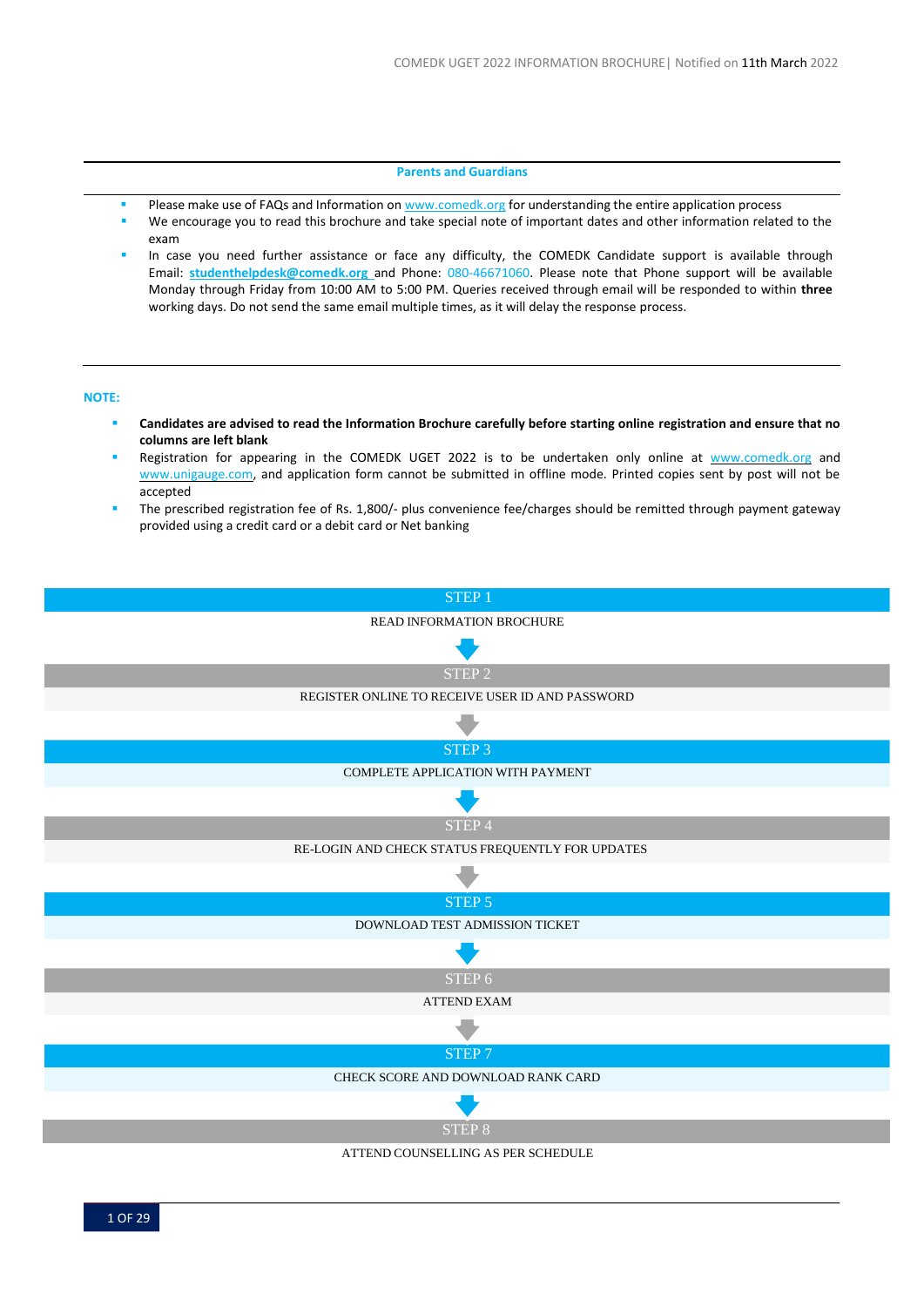# <span id="page-2-0"></span>1.1 CONTENTS

|                | $1.1\,$ |  |  |  |  |  |
|----------------|---------|--|--|--|--|--|
| 2              |         |  |  |  |  |  |
| 3              |         |  |  |  |  |  |
| $\overline{4}$ |         |  |  |  |  |  |
|                | 4.1     |  |  |  |  |  |
|                | 4.2     |  |  |  |  |  |
| 5              |         |  |  |  |  |  |
| 6              |         |  |  |  |  |  |
| 7              |         |  |  |  |  |  |
| 8              |         |  |  |  |  |  |
| 9              |         |  |  |  |  |  |
| 10             |         |  |  |  |  |  |
|                | 10.1    |  |  |  |  |  |
|                | 10.2    |  |  |  |  |  |
|                |         |  |  |  |  |  |
|                | 11.1    |  |  |  |  |  |
|                | 11.2    |  |  |  |  |  |
| 12             |         |  |  |  |  |  |
| 13             |         |  |  |  |  |  |
| 14             |         |  |  |  |  |  |
| 15             |         |  |  |  |  |  |
| 16             |         |  |  |  |  |  |
| 17             |         |  |  |  |  |  |
|                | 17.1    |  |  |  |  |  |
|                | 17.2    |  |  |  |  |  |
|                | 17.3    |  |  |  |  |  |
|                |         |  |  |  |  |  |
|                | 18.1    |  |  |  |  |  |
|                | 18.2    |  |  |  |  |  |
|                | 18.3    |  |  |  |  |  |
|                |         |  |  |  |  |  |
|                |         |  |  |  |  |  |
|                | 19.1    |  |  |  |  |  |
|                | 19.2    |  |  |  |  |  |
| 20             |         |  |  |  |  |  |
| 21             |         |  |  |  |  |  |
| 22             |         |  |  |  |  |  |
| 23             |         |  |  |  |  |  |
| 24             |         |  |  |  |  |  |
| 25             |         |  |  |  |  |  |
| 26             |         |  |  |  |  |  |
|                | 26.1    |  |  |  |  |  |
|                | 26.2    |  |  |  |  |  |
|                | 26.3    |  |  |  |  |  |
|                |         |  |  |  |  |  |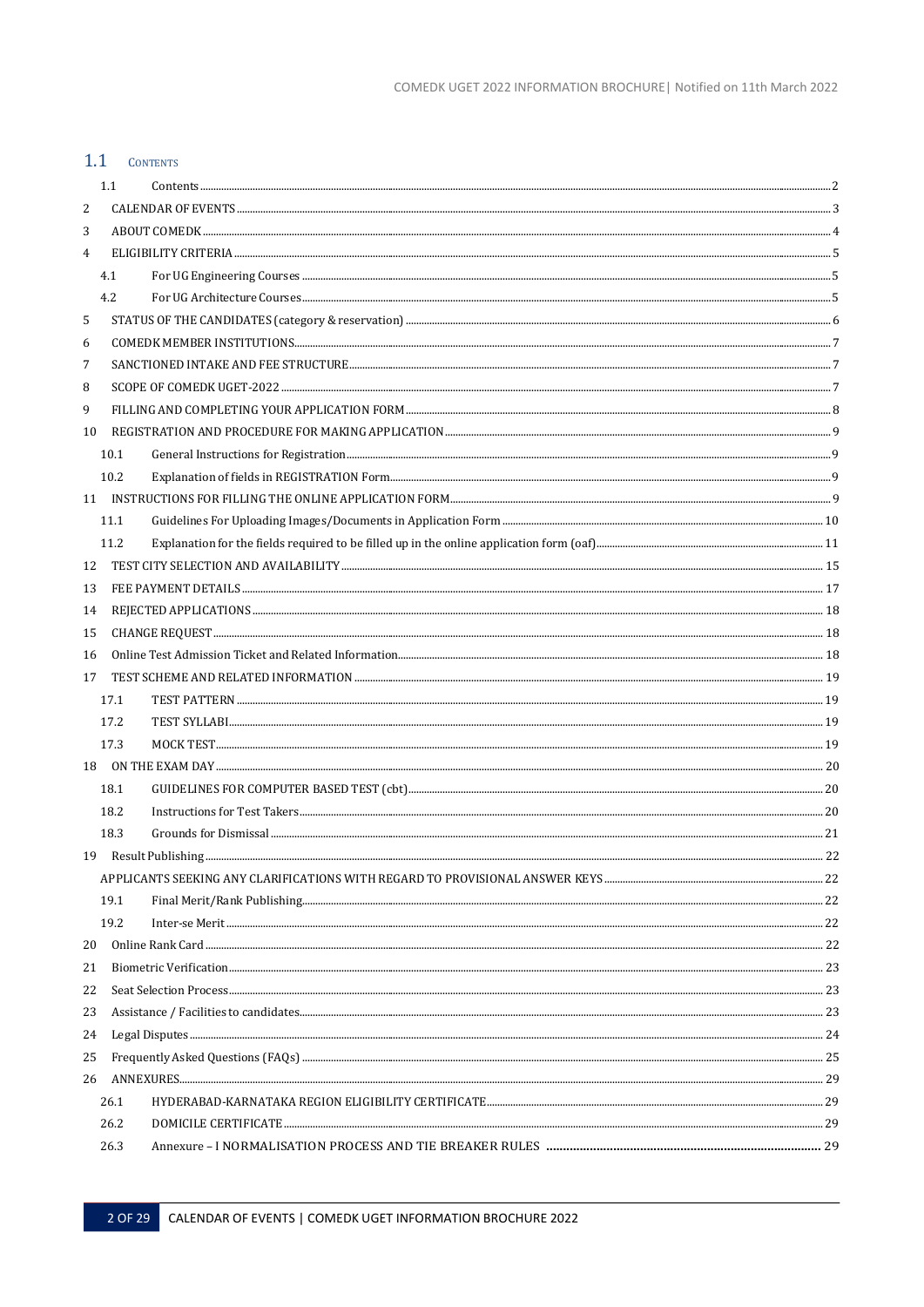# <span id="page-3-0"></span>**2 \*CALENDAROF EVENTS**

| <b>DATE</b>   | <b>DAY</b>    | <b>EVENT</b>                                                                                                                                                                   |
|---------------|---------------|--------------------------------------------------------------------------------------------------------------------------------------------------------------------------------|
| 14 March 2022 | Monday        | Start date for registration and issue of online Application<br>for COMEDK UGET / Uni-GAUGE E 2022                                                                              |
| 15 April 2022 | Friday        | Mock test made available online                                                                                                                                                |
| 02 May 2022   | Monday        | Last date for online payments and Last date for<br>Submission of completed application online                                                                                  |
| 13 May 2022   | Friday        | Start date to edit select fields in application form                                                                                                                           |
| 16 May 2022   | Monday        | Last date to edit select fields in application form                                                                                                                            |
| 06 June 2022  | Monday        | Start date for download of Test Admission Ticket on the<br>website                                                                                                             |
| 18 June 2022  | Saturday      | Last date for downloading of Online Test Admission<br>Ticket (TAT)                                                                                                             |
| 19 June 2022  | <b>Sunday</b> | <b>COMEDK UGET &amp; Uni-GAUGE E 2022</b><br><b>Engineering Entrance Exam 2022</b><br>(Morning Session/slot: 9:00 AM to 12 Noon<br>Afternoon Session/slot: 2:30 PM to 5:30 PM) |
| 22 June 2022  | Wednesday     | Publishing of Provisional Answer Keys and start date for<br>online submission of objections/challenge of Provisional<br>Answer keys                                            |
| 24 June 2022  | Friday        | Last date for receiving challenges/objections pertaining to<br><b>Provisional Answer Keys</b>                                                                                  |
| 30 June 2022  | Thursday      | Publishing of Final Answer keys                                                                                                                                                |
| 05 July 2022  | Tuesday       | Test Score cards made available online to the candidates                                                                                                                       |

\*Subject to changes, if any, at later stage.

Candidates are requested to always refer to our website **www.comedk.org** for latest updates.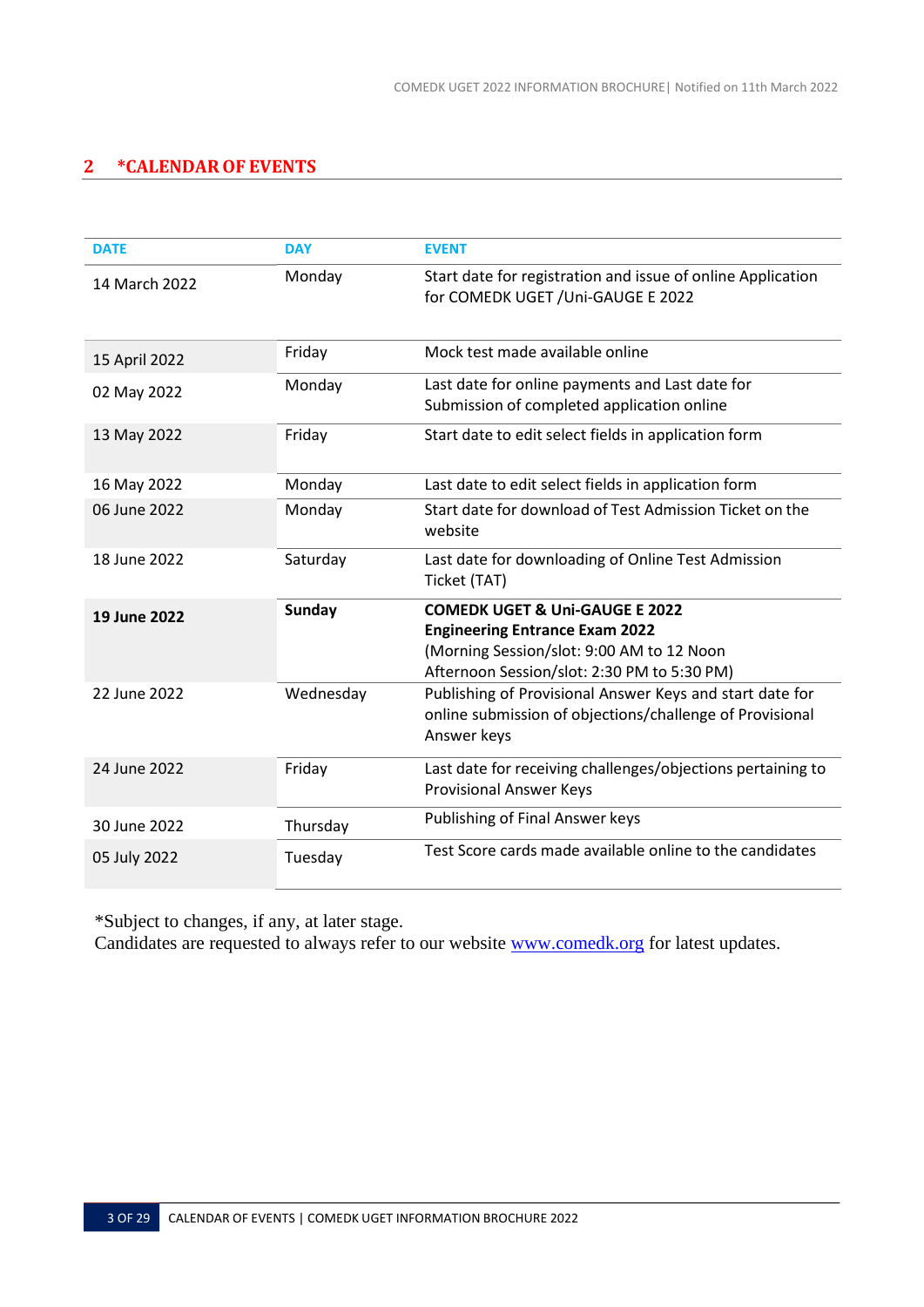# <span id="page-4-0"></span>**3 ABOUT COMEDK**

COMEDK is the "Consortium of Medical, Engineering and Dental Colleges of Karnataka" – an autonomous institution consisting of senior academicians and reputed administrative officers who have been associated with the educational eco system. This autonomous COMEDK was entrusted the responsibility to organize testing procedures to determine the merit of aspiring students in an effective, fair, transparent and non-exploitative procedure by KPCF (Karnataka Professional Colleges Foundation – Medical & Dental) and KUPECA (Karnataka Unaided Private Engineering Colleges Association). By this, COMEDK has been serving 16 Medical, 24 Dental and around 190 Engineering Colleges. COMEDK since its inception in 2004-05 has been conducting the annual entrance exam for Undergraduate and Postgraduate courses in the member institutions and has also been organizing single window centralized counseling process over the last 15 years. In all these years, the efforts of COMEDK have been appreciated by all the Government appointed Admission Overseeing Committees and also been mentioned by the Hon'ble Supreme Court as the model examination.

Subsequent to the National Eligibility-cum-Entrance Test (NEET) being mandated as the only acceptable entrance exam for admission to Medical and Dental courses in the country, COMEDK continues the evaluation process for the members of KUPECA i.e., around 190 Engineering colleges**. For the current academic year 2022-23, COMEDK would conduct an online examination all over India on Sunday, the 19th June 2022, across 400 centers for Engineering programs which offer around 20000 seats** and will be followed by online counseling.

Karnataka having been pioneers in establishing premier professional higher educational institutions, still continues to be the most preferred after destination for students who seek quality in established colleges.

The said test will be held keeping in view the triple test criteria of being fair, transparent and non-exploitative and to ensure meritbased admissions through a single common entrance test followed by centralized Online counseling as envisaged by the Hon'ble Supreme Court in TMA Pai Foundation Vs. the State (2002) 8 SCC 481, Islamic Academy of Education Vs. the State reported in (2003) 6 SCC 697 and PA Inamdar Vs. the State of Maharashtra reported in (2005) 6 SCC 537.

This Brochure provides a fair idea as to how and what the candidates have to follow as procedure for filling the application, eligibility criteria, test procedures, eligibility to participate in seat selection process, mandatory certificates/ documents to be produced, securing the Test Admission Ticket, the malpractices and the measures required to be observed for avoiding the same, consequences of such malpractices, etc.

Applicants are required to read this brochure thoroughly, so as to familiarize themselves and adhere to the rules strictly. Further, COMEDK's website [www.comedk.org](http://www.comedk.org/) contains information and current updates/alerts. Thissite is updated regularly. COMEDK suggests all applicants to visit it frequently for relevant information.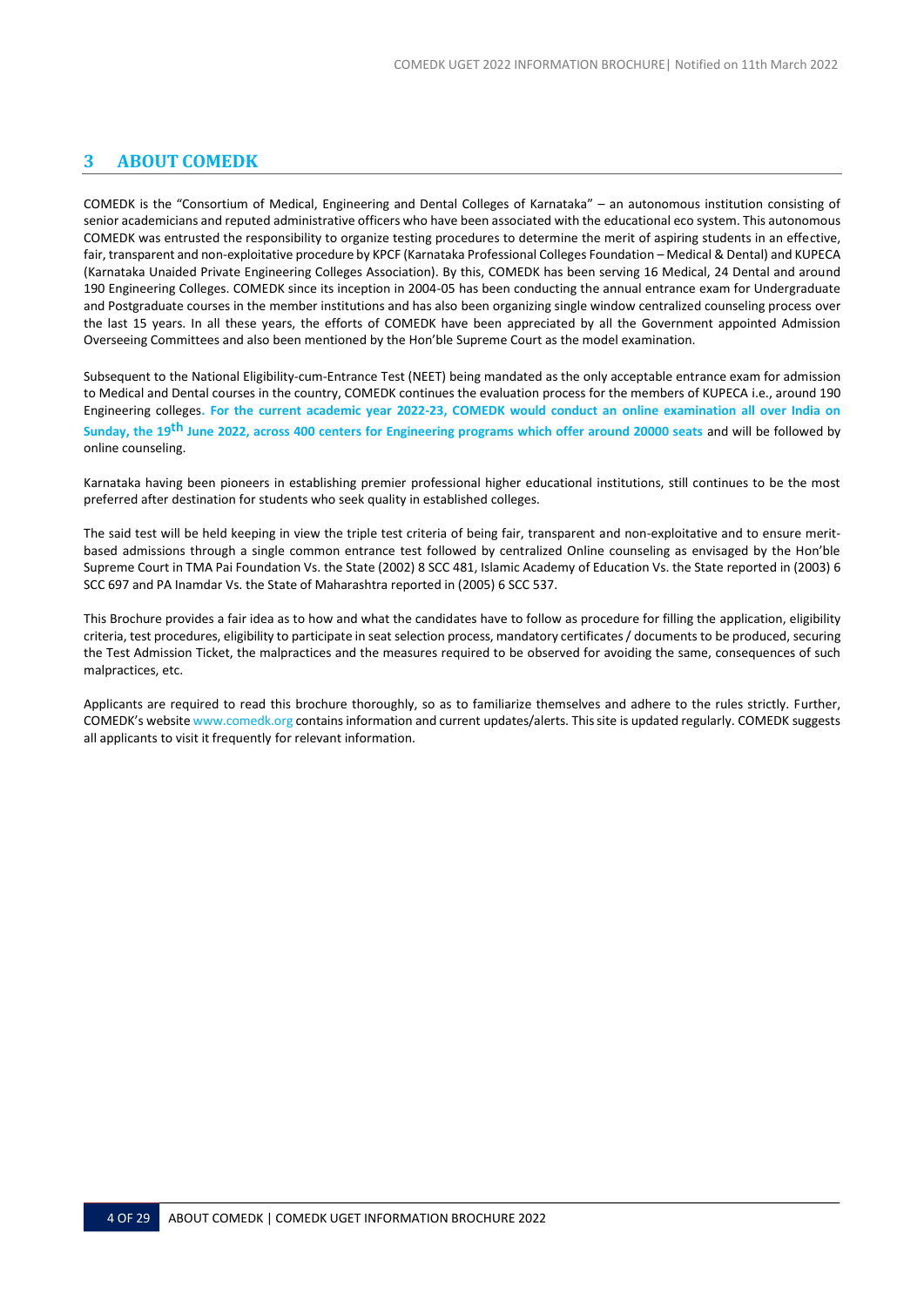## <span id="page-5-0"></span>**4 ELIGIBILITY CRITERIA**

Candidates from all over the country can appear for the UGET 2022 entrance examination. The eligibility criterion for various programs is as under: -

#### <span id="page-5-1"></span>4.1 FOR UG ENGINEERING COURSES

- **a)** The qualifying examinations prescribed for admission for B.E./B.Tech is second PUC or 10+2 Higher Secondary or equivalent examination recognized by State / Central Government; the last two years of study shall comprise of Physics, Chemistry and Mathematics with English as a compulsory subject.
- **b)** The General Merit candidates should have passed with a minimum aggregate of 45% marks (40% in respect of SC, ST and OBC candidates of Karnataka State) in Physics, Chemistry and Mathematics and should have passed these subjects individually. Physics and Mathematics are compulsory subjects along with Chemistry or Bio Technology or Biology or Computer Science or Electronics as one of the optional subjects. However, changes, if any, in the eligibility criteria by the AICTE/VTU will be adopted.
- **c)** An attempt in the COMEDK Entrance Test seeking admission to Engineering courses is considered adequate for figuring in the rank list.
- d) Diploma candidates are not eligible to take the Entrance Test as there are no lateral entry admissions.

Note: The candidates shall submit the original marks card of the examination during counseling for proving their eligibility vis-a*vis marks scored as evidenced by the original marks card*

#### <span id="page-5-2"></span>4.2 FOR UG ARCHITECTURE COURSES

- **a)** The prescribed qualifying examination for admission to B. Arch course is second PUC or 10+2
- **b)** The candidates should have passed an examination at the end of the 10+2 scheme of examination with at least 50% aggregate marksin Physics, Chemistry & Mathematics (45% for SC, ST and OBC candidates of Karnataka) and also at least 50% marks in aggregate of the 10+2 level examination (45% for SC, ST and OBC candidates of Karnataka) or passed 10+3 Diploma examination with Mathematics as compulsory subject with at least 50% marks in aggregate (45% for SC, ST and OBC candidates of Karnataka) and should have passed these subjects individually.
- **c)** All the candidates (including SC, ST and OBC candidates of Karnataka) seeking admission to B.Arch. shall pass the NATA (National Aptitude Test in Architecture) conducted by the Council of Architecture. Qualification in NATA is subject to the candidate getting at least cut-off marks in two individual components and also getting at least the qualifying marks in aggregate. Candidates who have passed in any other aptitude test in Architecture conducted by other authorities shall also be required to qualify NATA in order to be eligible for admission to B. Arch course. Only NATA scores will be considered for preparing merit list along with marks of qualifying examination.
- **d) There shall be no Entrance Test conducted by COMEDK for candidatesseeking admission to B. Arch Course.**
- **e)** Candidates seeking admission to B. Arch course shall submit separate application form for counseling as per the notification on COMEDK website (which will be made available before counseling). Candidates interested only in Architecture course, need not fill the online application form for Engineering entrance exam.

#### **Note:**

- Notwithstanding the eligibility criteria mentioned as above, the changes, if any, effected by AICTE, VTU, COA or any other **competent Regulatory Authorities before the start of rank generation process of COMEDK shall be adopted mutatis mutandis. After generating the ranks, no changes will be made to the already prescribed eligibility criteria.**
- Rank Card will be generated only for those candidates who become eligible for admission to under Graduate Courses as **per the regulations of AICTE / VTU.**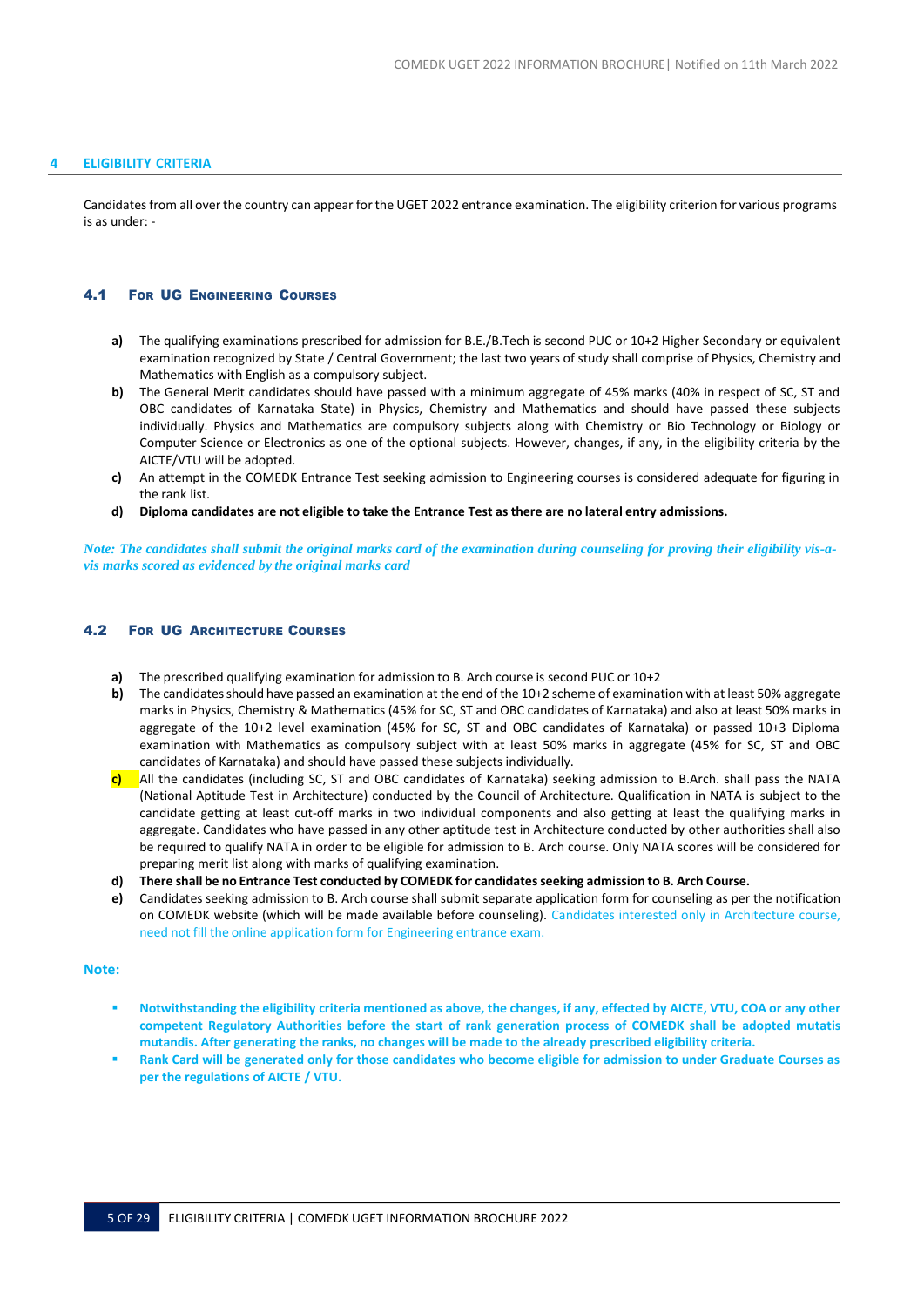#### <span id="page-6-0"></span>**5 STATUS OF THE CANDIDATES (CATEGORY & RESERVATION)**

Candidates are classified as General Merit and Scheduled Caste or Scheduled Tribe or Other Backward Classes (On Karnataka Basis) or those belonging to Hyderabad-Karnataka (HK) Region. There is reservation for admissions to educational institutions for candidates who are 'local persons' for HK region as per Karnataka Government Order in No.DPAR 06 PLX 2012 dated 06.11.2013 which is available separately on the website and issued pursuant to Art.371J of the Indian Constitution. **Though there is no reservation for any other categories permissible as of date, the classification is being followed for eligibility norms only**.

- **a) Declaration once made in the application with regard to the category status like GM / SC / ST / OBC / Minority and H-K** Region WILL NOT BE changed subsequently under any circumstances. The candidates are cautioned to fill in the application **form with great care about the category status**
- b) The candidates who have claimed category such as (SC/ST/OBC) of Karnataka should submit a valid certificate at the time of Counseling. If the certificates are not submitted or not valid and if the candidates fall within 40%-45% criteria for lower eligibility, his/her rank will become invalid and he/she will not be allowed to participate in the counseling process
- **c) The candidates who have claimed Hyderabad-Karnataka status should submit a valid certificate along with a domicile certificate at the time of Counseling. If the certificates are not submitted or not valid then such of these candidates will not beentitled to select a seat under the reservation claimed**
- **d) Certificates for SC/ST/OBC and H-K Region, if applicable, should have been procured before the submission of Online Application**
- **e)** If the category certificate is different and exclusive, such of the candidates shall submit not only the category certificate but also the caste and Income certificate issued by the competent authority in original at the time of counseling.

| <b>Reservations/Seats</b><br><b>Available through COMEDK</b> | <b>Applicable Institutions</b>                                      | Who is Eligible for this seat                     |
|--------------------------------------------------------------|---------------------------------------------------------------------|---------------------------------------------------|
| Hyderabad-Karnataka Region<br>(HKRegion)                     | HK region seats made available by all<br><b>COMEDK</b> institutions | HK Region Candidates having HK Region certificate |

**Note:**

- **Karnataka Domicile certificate is only required for candidates claiming HK Region /lower eligibilitynorms for SC/ST/OBC candidates of Karnataka**
- Seats available for each college under each category i.e. General Merit/HK Region will be published before counseling
- Documents list required at the time of counseling will be published in the Counseling Process Document which will be made **available before counseling**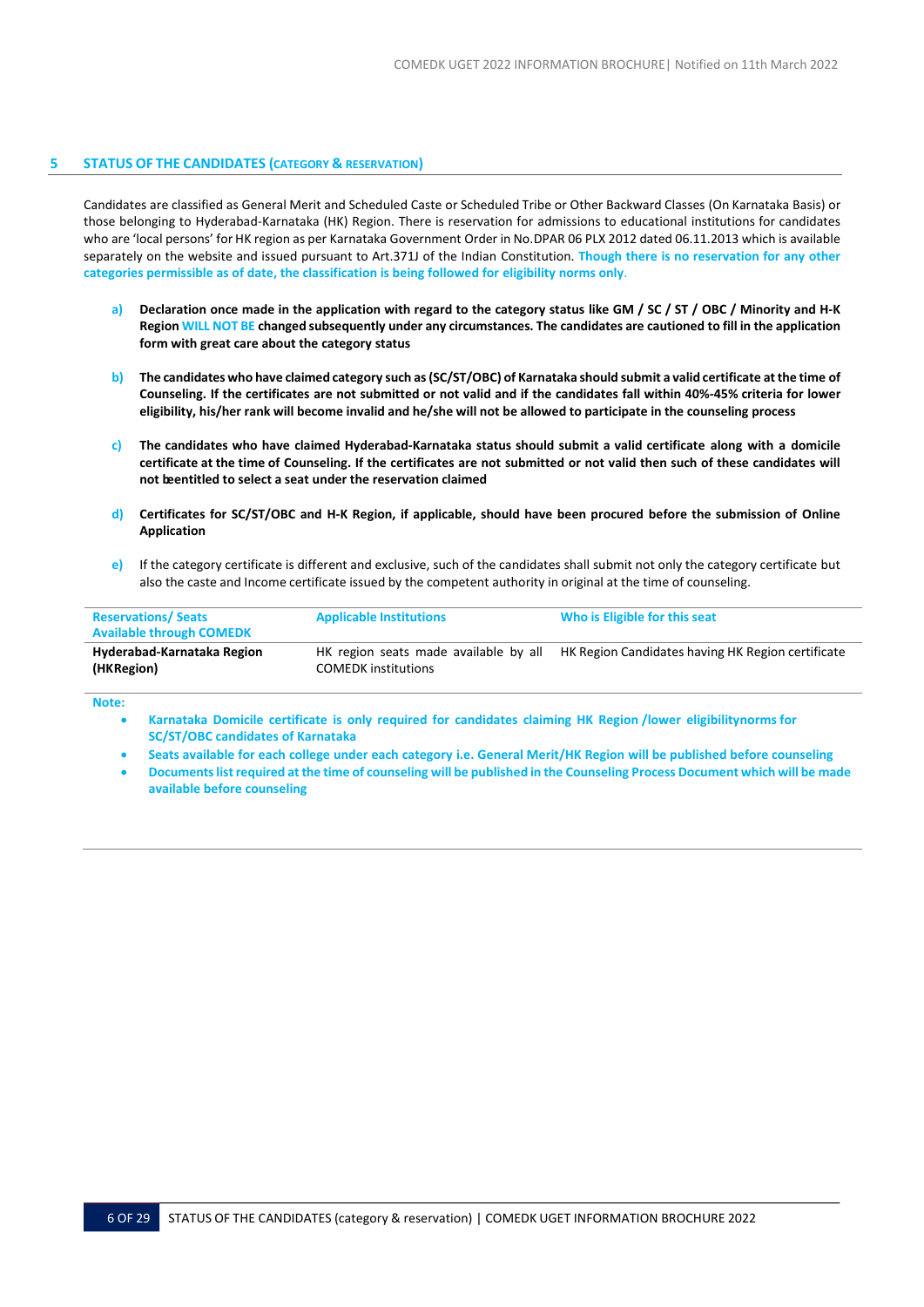## <span id="page-7-0"></span>**6 COMEDK MEMBER INSTITUTIONS**

List of Member Institutions for Engineering and Architecture along with the courses offered is available on our website [www.comedk.org](http://www.comedk.org/) separately.

## <span id="page-7-1"></span>**7 SANCTIONED INTAKE AND FEE STRUCTURE**

Number of seats available against each category and the fee structure will be notified before counseling.

## <span id="page-7-2"></span>**8 SCOPE OF COMEDK UGET-2022**

The entrance test is being conducted for merit determination for use by COMEDK Member Institutions only and other institutions that have been expressly permitted in this behalf. **COMEDK UGET-2022 test scores are valid only for admissions during the academic year 2022-2023.**

> THE COMEDK UGET 2022 WILL BE CONDUCTED ACROSS CENTRES IN INDIA ON SUNDAY 19<sup>th</sup> JUNE 2022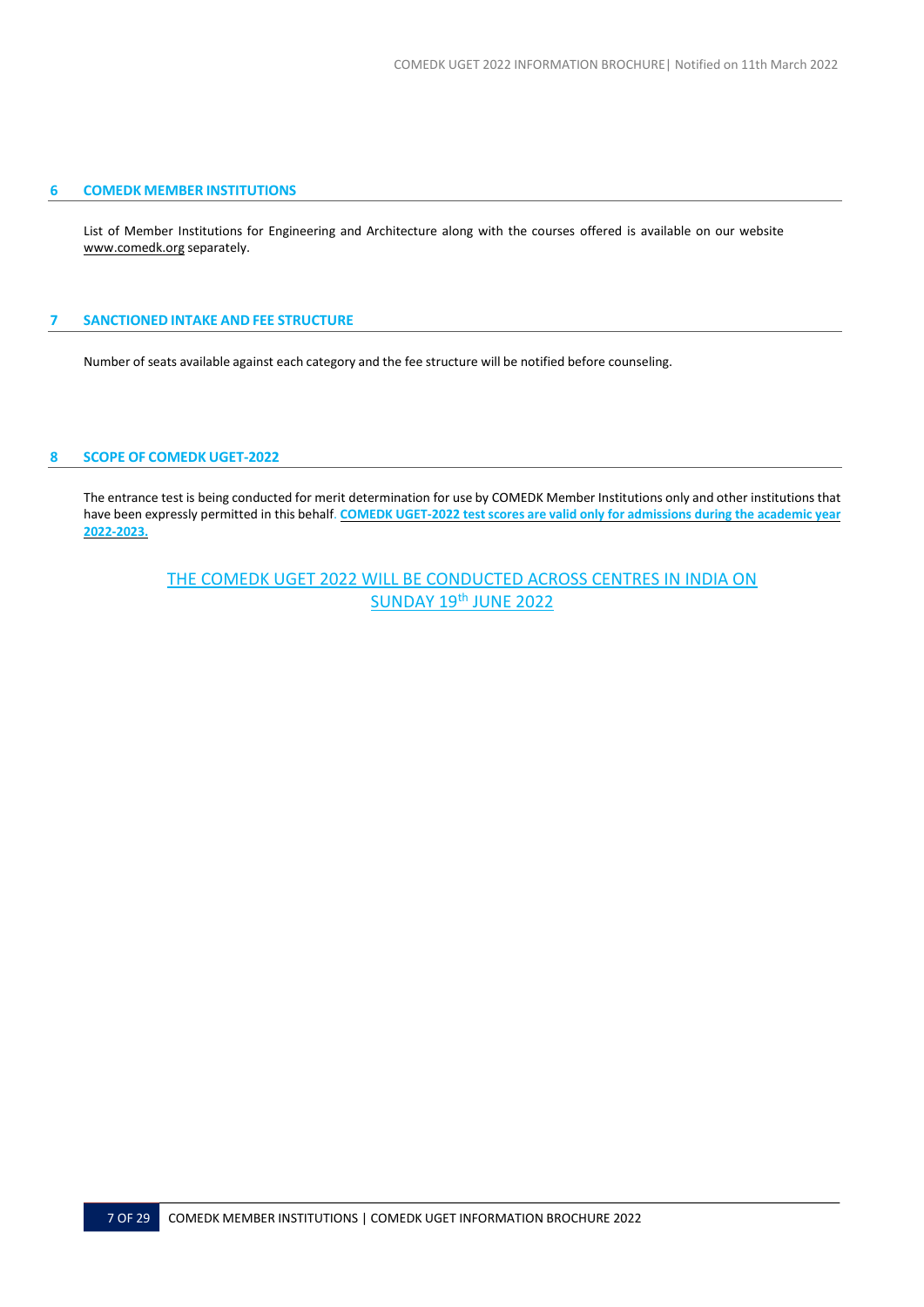## <span id="page-8-0"></span>**9 FILLING AND COMPLETING YOUR APPLICATION FORM**

## The process flow of completing your application form is as below;

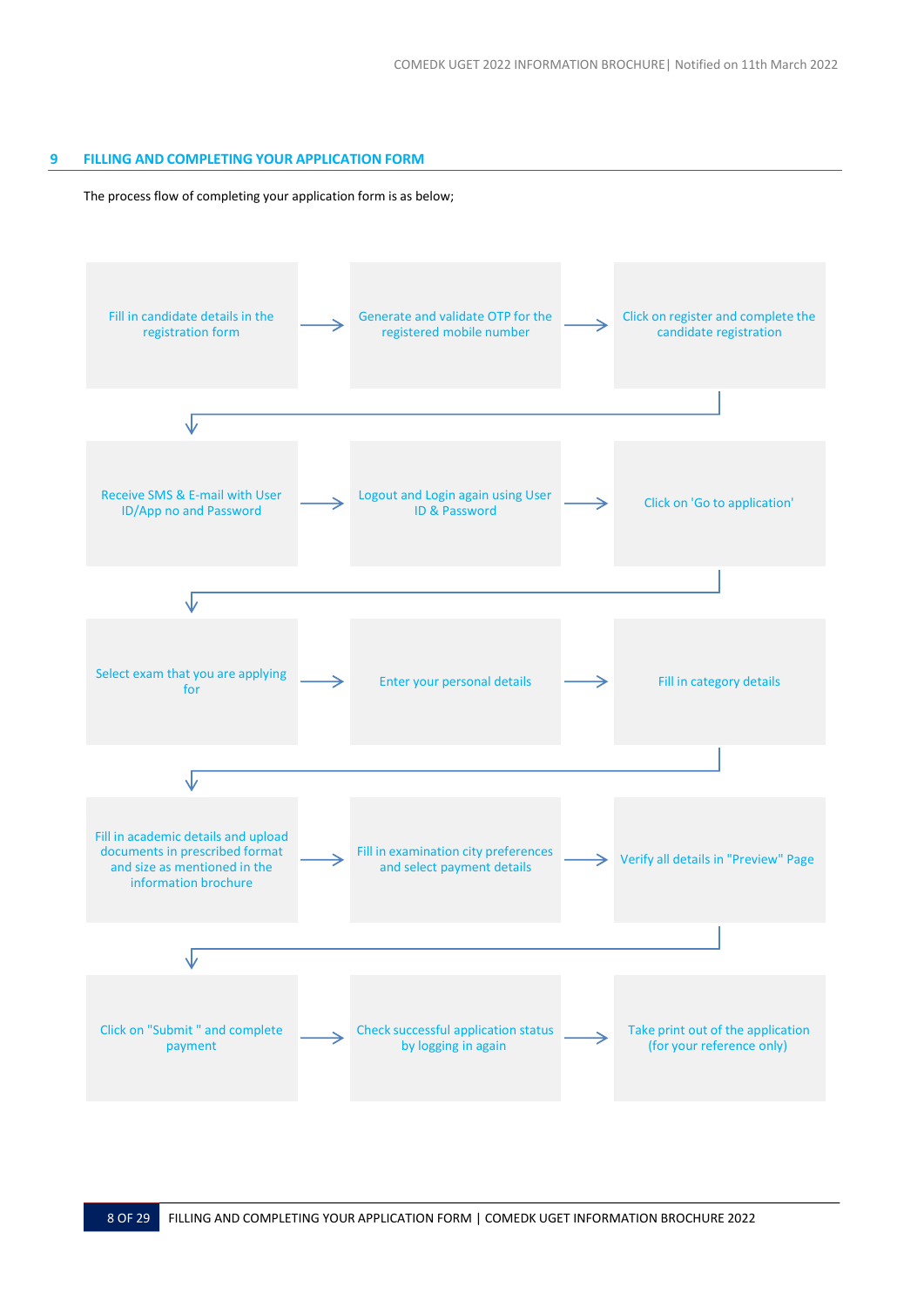## <span id="page-9-0"></span>**10 REGISTRATION AND PROCEDURE FOR MAKING APPLICATION**

The Candidates have to register themselves at **[www.comedk.org](http://www.comedk.org/)**. The candidates may access the general instructions and the explanation for filling the required fields through the link in the website **[www.comedk.org](http://www.comedk.org/)**. However, these instructions are reproduced as under.

## <span id="page-9-1"></span>10.1 GENERAL INSTRUCTIONS FOR REGISTRATION

- All the details asked for in Registration /Application form are Mandatory
- E-mail ID and mobile number should remain the same till the Admission process is completed. Request for change of emailid or mobile number will not be entertained
- An Email ID once used for Registration online cannot be used again
- Details given at the time of registration cannot be edited later on in the application form. Please review all details entered at time of registration before **CLICKING ON SUBMIT BUTTON** and proceeding to application form
- After successful registration, you will receive the User id and Password on your Mobile Number and Email Id which is unique & system generated. Please note you will not be able to change your User id and Password at any point of time. So please save it so you can refer to it any time
- Log in with your unique USER ID and PASSWORD to complete the application process. Click on "Go to Application" button (Right hand top corner) to be directed to Application Form
- Kindly use Internet Explorer (version 10 and above) or Mozilla Firefox (52 and above) or Google Chrome (58 and above) to fill in the Application Form. Also clear your browsing history and cache and retry in case you are facing any technical issue **in viewing the details in application form.**

## <span id="page-9-2"></span>10.2 EXPLANATION OF FIELDS IN REGISTRATION FORM

- **a) Name of the Applicant**: Enter your full Name (as it appears in your **SSLC/10th Std Marks Card Only**) In the case of a candidate who has changed his/ her name for any reason, the original proof of the same has to be produced at the time of admission
- **b) Date of Birth**: DOB to be entered as per **10th /SSLC Marks card only**
- **c) Email-ID**: Enter your valid Email ID for all correspondence
- **d) Mobile No**: Enter your Mobile number. Enter OTP received so as to verify the mobile number entered.
- **e) Applicants Unique ID Proof**: Select the ID proof that the candidate will bring in original at the time of exam and admission process from the list provided
	- **APPROVED LIST OF ID PROOF FOR CANDIDATES;** (i)Voter ID (ii) Passport (iii) Driving License (iv) PAN card (v) Other Government issued ID proof (Aadhar Card /E-**Aadhar)**
	- The scan copy of the same has to be uploaded in the application form. The candidate has to use the same ID proof that is mentioned in the application form, till the entire admission process is complete.
	- **CAUTION: ANY ID PROOF OTHER THAN WHAT HAS BEEN DECLARED WILL NOT BE ACCEPTABLE FOR THE TEST / ADMISSION AT COLLEGE LEVEL**
- **f) Applicants Unique ID Proof Number**: Enter the Unique ID proof number as mentioned in the ID proof selected, if applicable. For instance, if you have declared ID proof as driving license and your ID proof number is 'KA01 20110001212' enter the ID number as 'KA0120110001212'

## <span id="page-9-3"></span>**11 INSTRUCTIONS FOR FILLING THE ONLINE APPLICATION FORM**

Candidates are advised to go through the below instructions carefully before filling up the online Application Form

- Once the application form is submitted online, request for any change in the data entered in the application form will NOT **be entertained; hence the candidates are cautioned to be careful while filling the Online Application Form**
- Ensure that Online Application Form is filled properly with all complete details. Click on "PREVIEW" button and re-verify all the particulars in application form before clicking on SUBMIT button
- Incomplete / incorrect applications are liable to be rejected at any stage without prior information to the candidate
- Multiple application forms from the same candidate will result in confusion leading to disqualification of the candidate

## COMEDK is not responsible for any error that the candidate commits while filling the Online Application Form.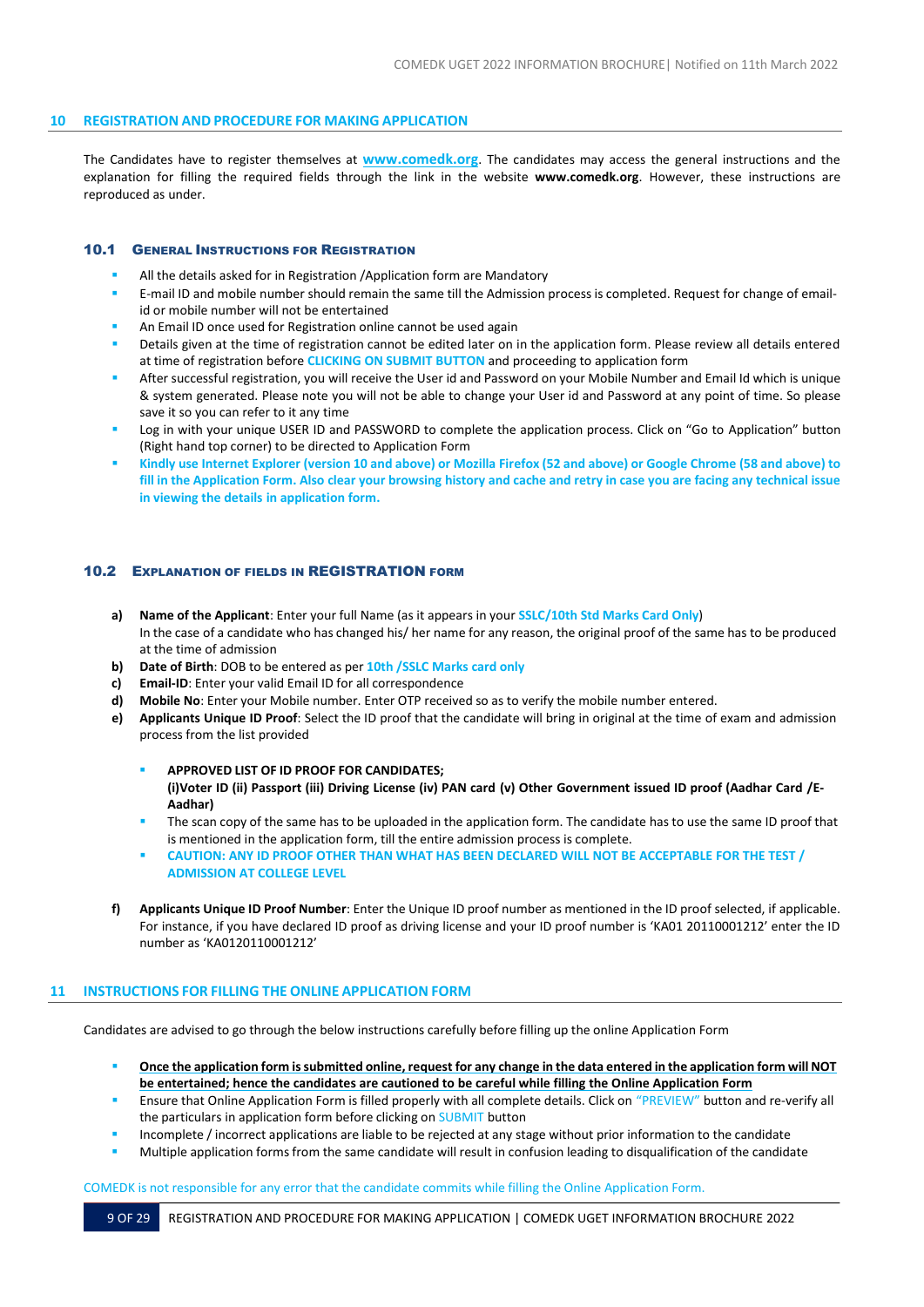## <span id="page-10-0"></span>11.1 GUIDELINES FOR UPLOADING IMAGES/DOCUMENTS IN APPLICATION FORM

Follow the guidelines strictly for scanning and uploading of the photograph, signature and other required documents

| <b>DOCUMENTS TO BE UPLOADED</b>     | <b>REQUIREMENTS/GUIDELINES FOR UPLOAD</b>                                                                                                                                                                                                                                                                                                                                                                                                                                                                                                                                                                                                                                                                                                                                                                                                     |
|-------------------------------------|-----------------------------------------------------------------------------------------------------------------------------------------------------------------------------------------------------------------------------------------------------------------------------------------------------------------------------------------------------------------------------------------------------------------------------------------------------------------------------------------------------------------------------------------------------------------------------------------------------------------------------------------------------------------------------------------------------------------------------------------------------------------------------------------------------------------------------------------------|
|                                     |                                                                                                                                                                                                                                                                                                                                                                                                                                                                                                                                                                                                                                                                                                                                                                                                                                               |
| <b>Photograph of Candidate</b>      | Photograph must be a recent (not more than three months) color photograph with light background<br>The same image / photo should be used for all the subsequent processes such as in the Test Admission<br>٠<br>Ticket<br>The photograph should have a full-face view looking into the camera directly. The main features of<br>٠<br>the face must not be covered by hair of the head, any cloth or any shadow. Forehead, Eyes, Nose and<br>Chin should be clearly visible<br>Photograph should be uploaded in vertical position and it should cover the box provided<br>٠<br>The photograph should be in .JPEG or .JPG image format<br>ш<br>The Scan image should be less than 80 KB<br>٠<br>Before submitting the form, please check in the Preview page, whether the uploaded image is clear<br>٠<br>and meeting all norms mentioned above |
| <b>Signature of Candidate</b>       | For upload of candidate signature, the signature must be done by the candidate himself/herself on<br>a white paper with a black/blue pen<br>These images will be referred at later stages of admission process<br>ш<br>Scanned image should be uploaded in vertical position<br>Maximum file size should be 80 KB<br>The image should be of .JPG or .JPEG format<br>Before submitting the form, please check in the Preview page, whether the uploaded image is<br>٠<br>clear and meeting all norms mentioned above                                                                                                                                                                                                                                                                                                                           |
| <b>Signature of Parent/Guardian</b> | For upload of signature of Parent/Guardian, the signature must be done by the Parent/Guardian<br>on a white paper with black/blue pen<br>These images will be referred at later stages of admission process<br>۰<br>Scanned image should be uploaded in vertical position<br>٠<br>Maximum file size should be 80 KB<br>The image should be of .JPG or .JPEG format<br>Before submitting the form, please check if the uploaded image is clear and meeting all norms                                                                                                                                                                                                                                                                                                                                                                           |
| <b>Unique Id Proof of Candidate</b> | Maximum file size should be 150 KB<br>The image should be of .JPG or .JPEG format<br>٠<br>Image should be uploaded in vertical position<br>Before submitting the form, please check if the uploaded image is clear and meeting all norms<br>If your Id consists of more than 1 page, please combine the pages and scan and upload as single image<br>for upload                                                                                                                                                                                                                                                                                                                                                                                                                                                                               |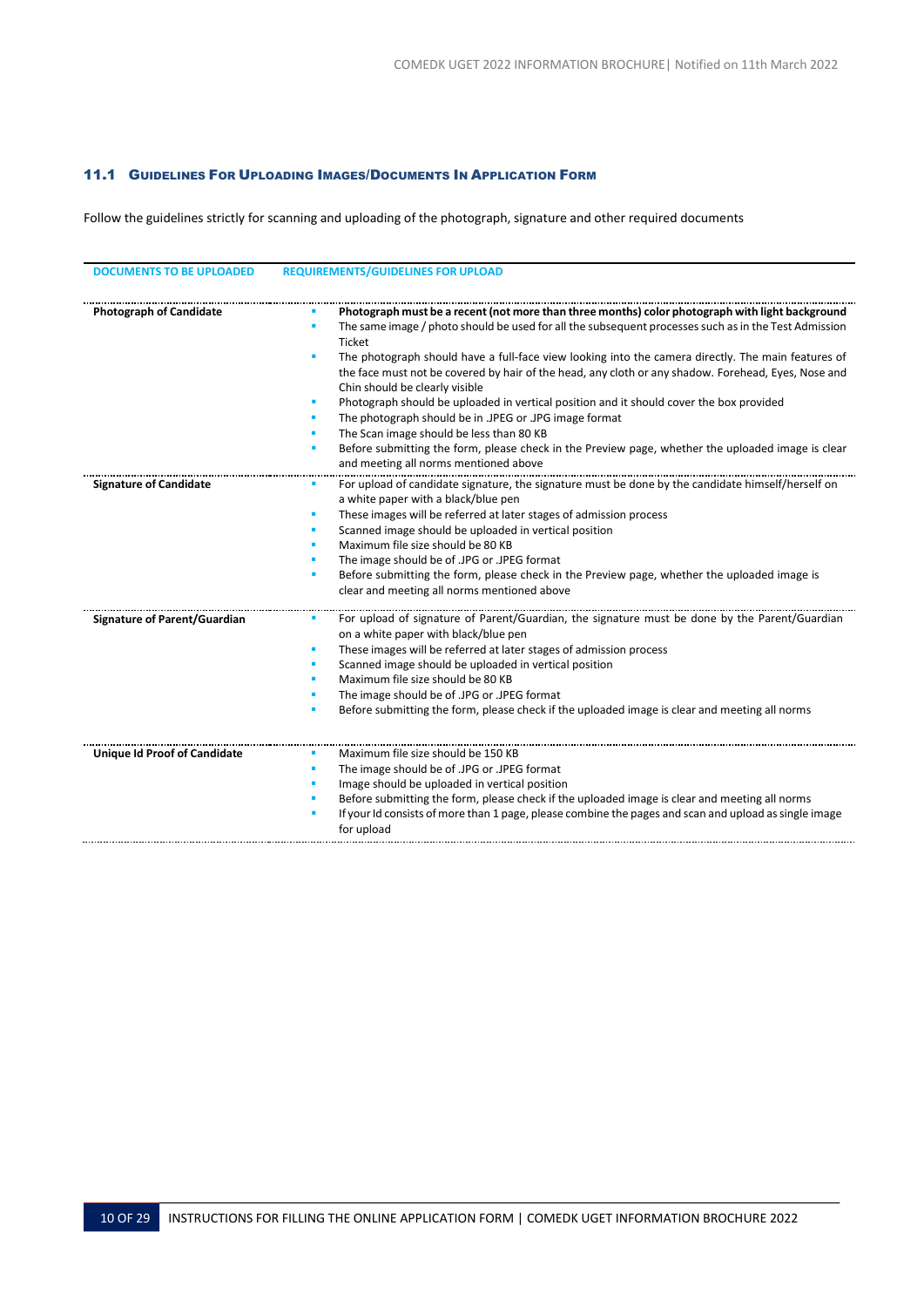# <span id="page-11-0"></span>11.2 EXPLANATION FOR THE FIELDS REQUIRED TO BE FILLED UP IN THE ONLINE APPLICATION FORM (OAF)

#### .......................

Once the registration process is complete, you will have to login with your Application Number/User ID and Password to view and fill your application form.

The criteria for filling in the details in application form is mentioned below:

| <b>MAIN TAB</b>         | <b>NAME OF FIELD</b>                                  | <b>EXPLANATION OF HOW TO FILL/UPDATE</b>                                                                                                                                                                                                               |
|-------------------------|-------------------------------------------------------|--------------------------------------------------------------------------------------------------------------------------------------------------------------------------------------------------------------------------------------------------------|
| APPLYING FOR            | <b>APPLYING FOR</b>                                   | Select the exam that you will be appearing for<br>i.e., PCM COMEDK Only - Rs 1800 + convenience charges<br>PCM-BOTH COMEDK and Uni-GAUGE - Rs 2950 + convenience charges<br>*Please select your options after reading the brochure and information on  |
|                         |                                                       | website. Please refer FAQ section in this brochure to understand<br>difference between COMEDK and Uni-GAUGE                                                                                                                                            |
|                         | To view COMEDK Institutes                             | Click the link to view COMEDK Institutes                                                                                                                                                                                                               |
| <b>APPLYING FOR</b>     | To view Uni-GAUGE Institutes                          | Click the link to view Uni-GAUGE Institutes                                                                                                                                                                                                            |
|                         | To view COMEDK Brochure                               | Click the link to view COMEDK Brochure                                                                                                                                                                                                                 |
|                         | To view Uni-GAUGE Brochure                            | Click the link to view Uni-GAUGE Brochure                                                                                                                                                                                                              |
|                         | To view COMEDK Quick View<br><b>Brochure</b>          | Click the link to view COMEDK Quick view Brochure                                                                                                                                                                                                      |
|                         | To view Uni-GAUGE Quick view<br><b>Brochure</b>       | Click the link to view Uni-GAUGE Quick view Brochure                                                                                                                                                                                                   |
|                         | Save & continue                                       | Click on Save and Continue to proceed to next page                                                                                                                                                                                                     |
| <b>PERSONAL DETAILS</b> | Full name of applicant                                | The name of the candidate as was entered at the time of registration will<br>be displayed                                                                                                                                                              |
|                         | Father's/Guardians Full name                          | Enter Father's / Guardian's name                                                                                                                                                                                                                       |
|                         | Mother's Full Name                                    | Enter Mother's full name                                                                                                                                                                                                                               |
|                         | Date of Birth                                         | The DOB of the candidate as was entered at the time of registration will<br>be displayed                                                                                                                                                               |
|                         | Gender                                                | Select the appropriate option. Gender Neutral denotes the word or<br>Expression that cannot be taken to refer to one gender only                                                                                                                       |
|                         | Unique Photo ID Proof of<br>Applicant                 | The type of ID proof of the candidate as was entered at the time of<br>registration will be displayed                                                                                                                                                  |
|                         | Unique Photo ID Proof Number of<br>Applicant          | The ID proof number of the candidate as was entered at the time of<br>registration will be displayed                                                                                                                                                   |
|                         | Nationality                                           | Select the appropriate Nationality (Indian / OCI / PIO)                                                                                                                                                                                                |
|                         | Parent's / Guardian's Mobile<br>Number                | Parent's / Guardian's Mobile Number                                                                                                                                                                                                                    |
|                         |                                                       |                                                                                                                                                                                                                                                        |
|                         | Parents / Guardian's Unique ID<br>Proof               | Select any one of the below listed valid Photo ID proofs available in original<br>and keep it ready before filling the Application Form. The same Photo ID<br>Proof must be produced in original during the Counseling and admission<br>at the college |
|                         |                                                       | 1)Voter ID 2) Passport 3) PAN Card 4) Driving License 5) Other<br>Government issued ID Proof (e.g.: Aadhar Card / E- Aadhar Card)                                                                                                                      |
|                         | Parents / Guardian's Unique ID<br><b>Proof Number</b> | Enter the identity proof number as it appears correctly and exactly. (If you<br>have declared the Parents/Guardians ID proof as driving license and the<br>Driving License number is 'KA01 2011/0001212' enter the ID number as<br>'KA0120110001212'   |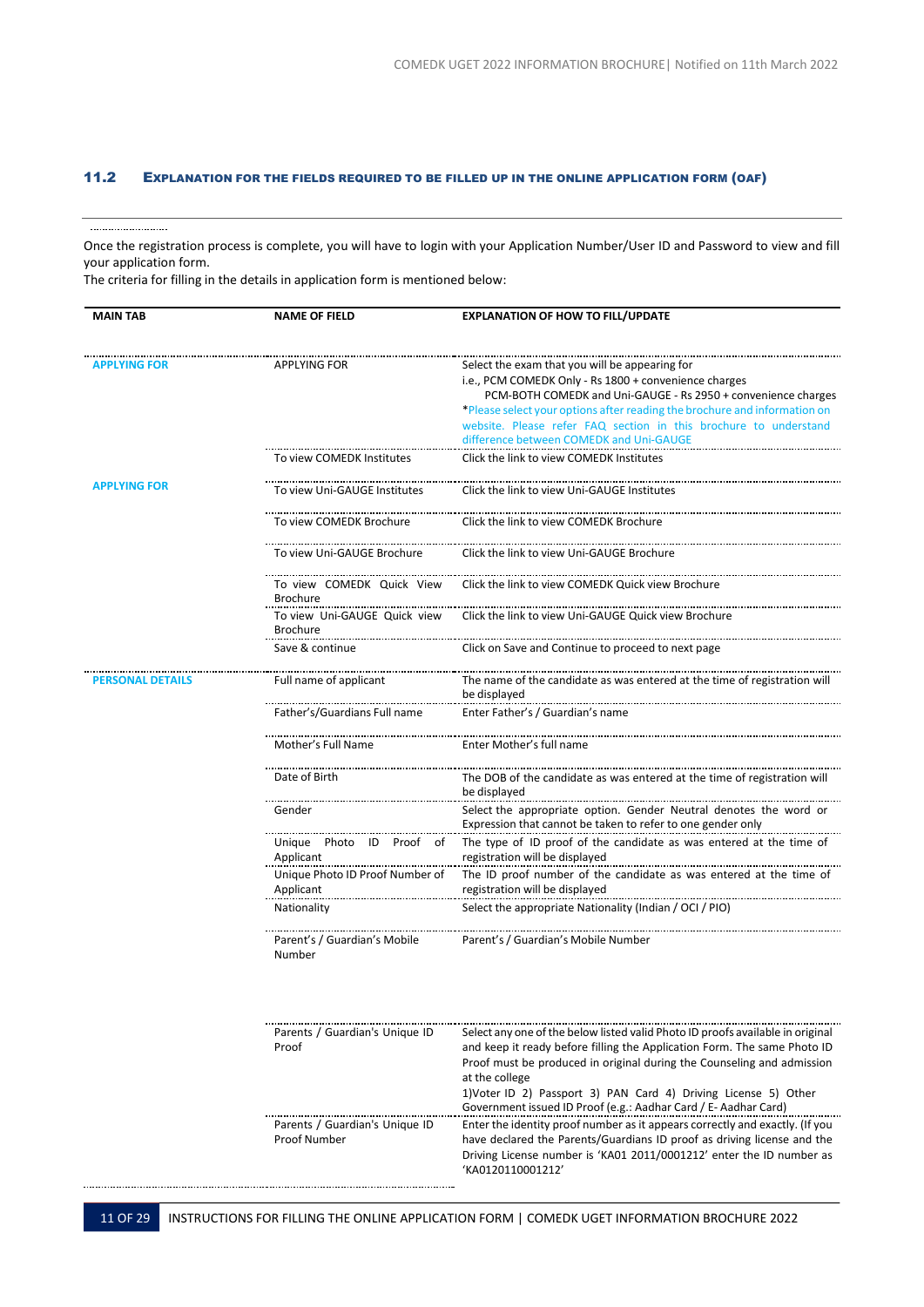| <b>MAIN TAB</b>                     | <b>NAME OF FIELD</b>                                                                      | <b>EXPLANATION OF HOW TO FILL/UPDATE</b>                                                                                                                            |
|-------------------------------------|-------------------------------------------------------------------------------------------|---------------------------------------------------------------------------------------------------------------------------------------------------------------------|
|                                     |                                                                                           |                                                                                                                                                                     |
|                                     | Person With Disability (PWD)                                                              | Please select the appropriate option: Yes/No<br>If you have selected "Yes", please upload the medical certificate for                                               |
|                                     |                                                                                           | Persons With Disability, duly authorized by Medical Board constituted by                                                                                            |
|                                     |                                                                                           | Central or State government along with all details.                                                                                                                 |
|                                     | Whether You Need Scribe?                                                                  | If you have selected PWD as "Yes", Then please select "Yes"/ "No" in this<br>option.                                                                                |
|                                     |                                                                                           | A scribe, sometimes referred to as an amanuensis, is a term used to                                                                                                 |
|                                     |                                                                                           | describe someone who transcribes the answers for a student with                                                                                                     |
|                                     |                                                                                           | disability. The provision of scribe will be subject to approval by COMEDK<br>committee based on documents provided by the candidate.                                |
|                                     | Parent's / Guardian's Annual<br>Income                                                    | Select the Parent's / Guardian's Annual Income which is applicable to you                                                                                           |
|                                     | Address Line 1-3                                                                          | Provide your address for correspondence in the space given. All                                                                                                     |
|                                     |                                                                                           | communications from COMEDK will be sent to you via email or SMS or at<br>the address given as correspondence address. Please use blank spaces to<br>separate words. |
|                                     |                                                                                           | Do not mention your City, State and Pin code in the address field                                                                                                   |
|                                     | State                                                                                     | Select the State from the list provided                                                                                                                             |
|                                     | District                                                                                  | Select the District from the list provided                                                                                                                          |
|                                     | City                                                                                      | Provide the City Name                                                                                                                                               |
| Pin code<br><b>PERSONAL DETAILS</b> |                                                                                           | Provide the valid pin code for your correspondence address                                                                                                          |
|                                     | Permanent Address same as                                                                 | Select Yes/No. In case your permanent address is different from                                                                                                     |
|                                     | correspondence address                                                                    | correspondence address, please enter your complete permanent address<br>in the space provided                                                                       |
|                                     | Save & Continue                                                                           | Click on Save and Continue to proceed to next page                                                                                                                  |
|                                     |                                                                                           | Category Details (The information regarding the Domicile and Minority is applicable only for Candidates who are opting for COMEDK. Candidates                       |
|                                     | to follow the guidelines of the University for Reservation and minority related guideline | opting for Uni-GAUGE can fill the details, however, the data is only being considered for information purpose. Uni-GAUGE Candidates will have                       |
| <b>CATEGORY DETAILS</b>             | Belongs to                                                                                | Select whether belonging to, Karnataka or Non-Karnataka. If you belong                                                                                              |
|                                     |                                                                                           | to Karnataka, select the type viz., by Birth or By Domicile.                                                                                                        |
|                                     |                                                                                           | *To understand guidelines for being considered as "Karnataka" candidate,<br>please check Note 1.1 Below                                                             |
|                                     |                                                                                           | *Check Annexure for format required at time of counseling. Please note                                                                                              |
|                                     |                                                                                           | that proof of domicile is only required in case of candidate claiming<br>HK Region seats/falling in lower eligibility norms category.                               |
|                                     | Category                                                                                  | a) In case you selected 'Karnataka' in 'Belongs to' section':                                                                                                       |
|                                     |                                                                                           | Select the Category you belong to GM / SC / ST / OBC. The sub category<br>under OBC -CAT 1, CAT 2A, CAT 2B, CAT 3A and CAT 3B is applicable to                      |
|                                     |                                                                                           | Karnataka origin candidate/s only as per Government of Karnataka (GOK)                                                                                              |
|                                     |                                                                                           | rules).                                                                                                                                                             |
|                                     |                                                                                           | *Check Annexure for format required at time of counseling<br>b) In case you selected 'Non-Karnataka' in 'Belongs to' section':                                      |
|                                     |                                                                                           | Select the Category GM                                                                                                                                              |
|                                     | Do You Belong To Hyderabad                                                                | If you belong to 'Karnataka' then select appropriate option (Yes or No)                                                                                             |
|                                     | Karnataka Region?                                                                         | If "Yes", Select the name of district you belong to: Gulbarga/ Yadgir/                                                                                              |
|                                     |                                                                                           | Raichur / Koppal/ Bidar/ Bellary/ Vijayanagara. A certificate, confirming<br>the Hyderabad Karnataka region status, issued by the jurisdictional                    |
|                                     |                                                                                           | Assistant Commissioner of the corresponding district as required is to be                                                                                           |
|                                     |                                                                                           | submitted at the time of Counseling. The certificate must be in the name<br>of the candidate only. A domicile certificate is also to be submitted.                  |
|                                     | Save & Continue                                                                           | Click on Save and Continue to proceed to next page                                                                                                                  |
|                                     |                                                                                           |                                                                                                                                                                     |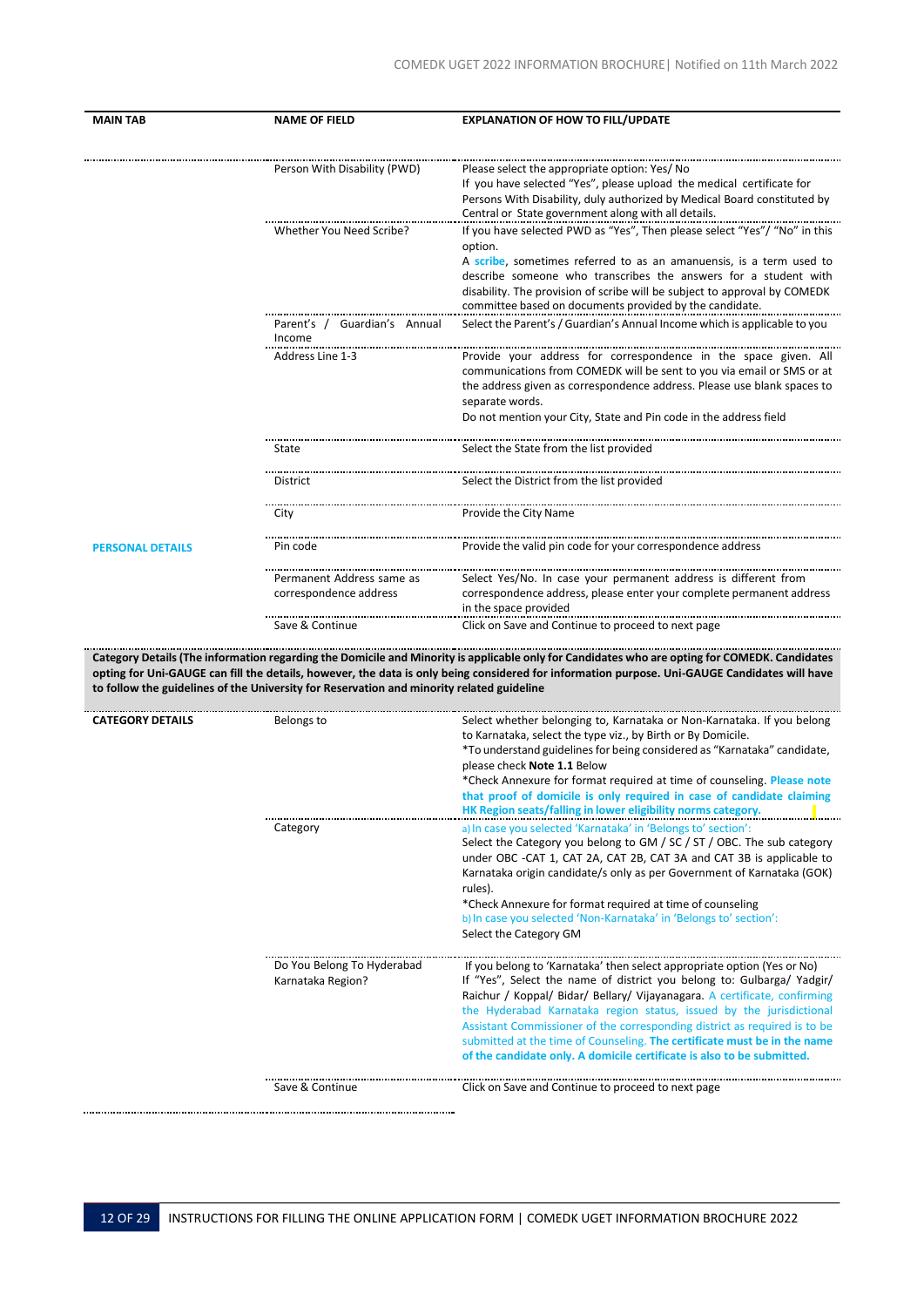| <b>MAIN TAB</b>         | <b>NAME OF FIELD</b>                                                 | <b>EXPLANATION OF HOW TO FILL/UPDATE</b>                                                                                                                                                                                                                                         |  |
|-------------------------|----------------------------------------------------------------------|----------------------------------------------------------------------------------------------------------------------------------------------------------------------------------------------------------------------------------------------------------------------------------|--|
| <b>ACADEMIC DETAILS</b> | <b>Qualifying Exam</b>                                               | Select the type of qualifying exam from the drop-down menu: 2nd PUC<br>12th STD / Others. If "Others" please enter the details in the space<br>provided.                                                                                                                         |  |
|                         | Qualifying Exam completed or not                                     | Select the option from the drop-down menu Completed / Pursuing.<br>If you have "Completed", then select the month and year of passing the<br>qualifying examination. If you select 'Pursuing", then "Month and year of<br>passing" column will not appear for the candidate.     |  |
|                         | Board of the Qualifying Exam                                         | Select the board of the qualifying examination. If you are from other board<br>that is not listed, select "Others" in the list and fill in your board name in<br>the space provided                                                                                              |  |
|                         | Name of the Institution Last<br>Studied                              | Enter the name of the Institution you have last studied (2nd PUC / 12th<br>Std/Qualifying exam) in the space provided                                                                                                                                                            |  |
|                         | Place of the Institution Last<br>Studied                             | Enter the place or Location of the Institution you have last studied (2nd<br>PUC / 12th Std/Qualifying exam) in the space provided                                                                                                                                               |  |
|                         | ROLL/REG/UNIQUE ID/INDEX NO<br>OF 10TH STANDARD MARKS CARD           | Enter the Roll / Registration/Index number/Unique id of 10th Standard or<br>SSLC markscard in the space provided.                                                                                                                                                                |  |
|                         | Registration Number of 12th STD/<br>2nd PUC                          | Enter the Roll / Registration/Index number/ Unique ID of 12th STD/ 2nd<br>PUC marks card in the space provided if you have already passed the<br>qualifying exam. This section will not appear, if you have selected<br>'Pursuing' in 'Qualifying Exam completed or not' section |  |
|                         | OTHER ENTRANCE EXAMS BEING<br><b>PURSUED</b>                         | Mention the other Exams you are going to appear/have appeared in the<br>current year, if any.                                                                                                                                                                                    |  |
|                         | scanned<br>copies<br>Upload<br>οt<br>Applicant's Photo               | Check section for guidelines for uploading images in this document                                                                                                                                                                                                               |  |
|                         | Upload scanned<br>copies<br>ot<br>Applicant's Signature              | Check section for guidelines for uploading images in this document                                                                                                                                                                                                               |  |
|                         | Upload Applicant Unique ID proof<br>as selected in Registration Form | Check section for guidelines for uploading images in this document                                                                                                                                                                                                               |  |
|                         | Upload scanned Signature copy of<br>Parent/Guardian                  | Check section for guidelines for uploading images in this document                                                                                                                                                                                                               |  |
|                         | Save and Continue                                                    | Click on Save and Continue to proceed to next page                                                                                                                                                                                                                               |  |

Candidates are requested to read and understand the guidelines in selection of test city and fee payment before proceeding to next step. Please note that the candidate cannot edit the data entered in application form once the form is submitted online. You will be directed to Payu payment  **portal after clicking on submit button to complete the payment process.**

| <b>CITY</b><br><b>PREFERENCE</b><br><b>PAYMENT</b> | <b>AND</b> | Exam City preference 1-3   | Select the 3 test cities from the available list in order of preference.<br>The test cities are allotted to candidates on first come first serve basis.<br>However, ERA Foundation or COMEDK reserves the right to allot any other<br>test city other than the city chosen by the candidate.                                                                               |
|----------------------------------------------------|------------|----------------------------|----------------------------------------------------------------------------------------------------------------------------------------------------------------------------------------------------------------------------------------------------------------------------------------------------------------------------------------------------------------------------|
|                                                    |            | Payment Mode               | Select the payment mode.ie Online (Credit card/Debit Card/Net<br>Banking/). Please check convenience charges applicable for each mode of<br>Payment.                                                                                                                                                                                                                       |
|                                                    |            | Payment amount             | Please check the payment amount appearing in the application form.<br>Please note that fee once paid is non-refundable.                                                                                                                                                                                                                                                    |
|                                                    |            | Declaration                | The Candidates are expected to go through the declaration and confirm<br>the same online after understanding its implication thoroughly                                                                                                                                                                                                                                    |
|                                                    |            | <b>Preview Application</b> | Click on Preview application and review/recheck all details entered by you<br>are correct before proceeding to next step.                                                                                                                                                                                                                                                  |
|                                                    |            | Submit                     | Before clicking on "Submit" button, please ensure that you have checked<br>the details entered by you in application form. Please review all the details<br>before submitting the Application Form, because all the Details given in<br>the application form will be used for further processes. Once the<br>Application Form is submitted online, no changes can be made. |
|                                                    |            |                            | Click on "Submit" Button<br>You will be directed to PAYU payment portal after clicking on submit<br>button to complete the payment process.                                                                                                                                                                                                                                |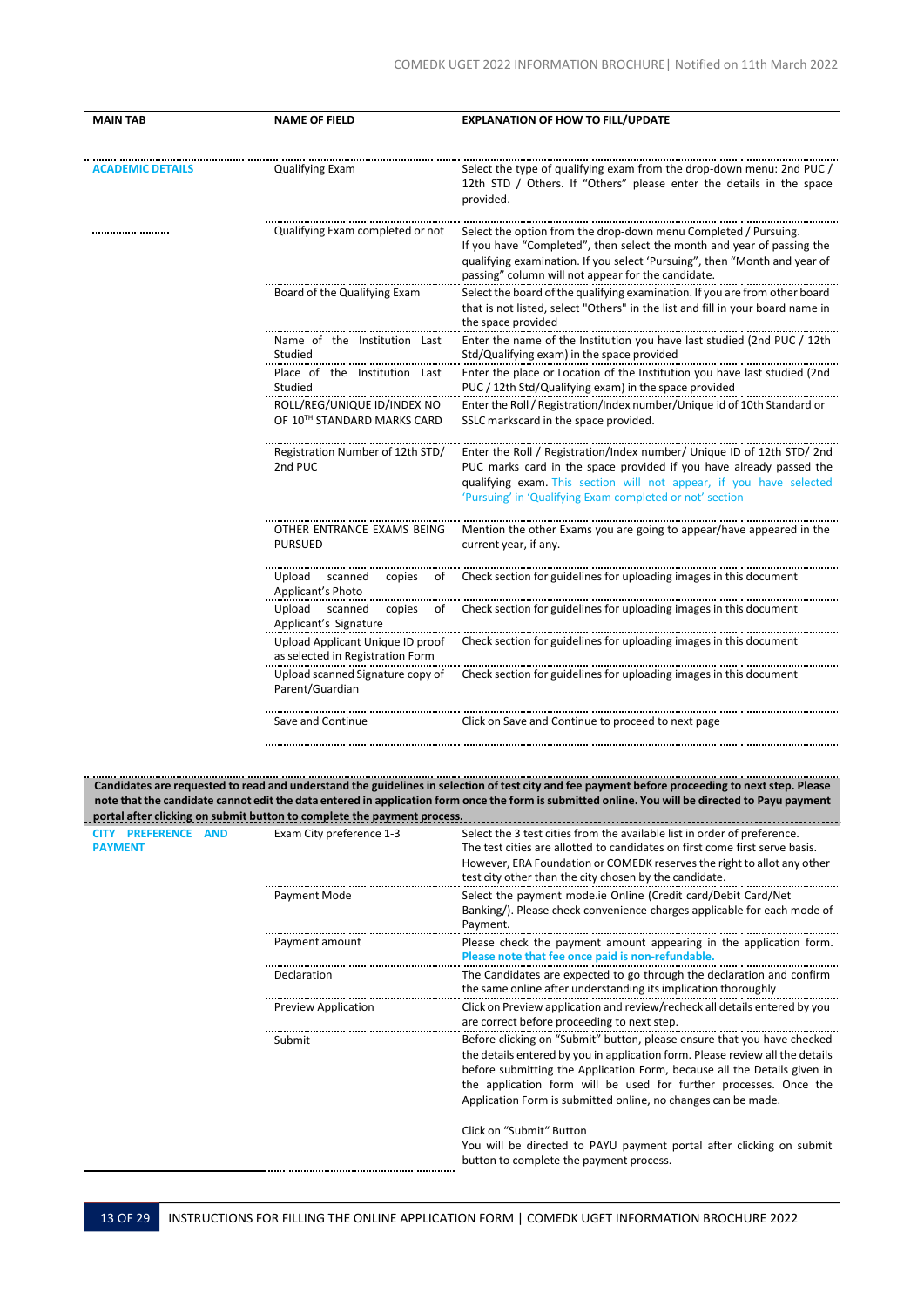| <b>MAIN TAB</b>            | <b>NAME OF FIELD</b> | <b>EXPLANATION OF HOW TO FILL/UPDATE</b>                                                                                                                                                                                                                                                                                                               |
|----------------------------|----------------------|--------------------------------------------------------------------------------------------------------------------------------------------------------------------------------------------------------------------------------------------------------------------------------------------------------------------------------------------------------|
| <b>LOGOUT AND LOGIN</b>    | Logout and Login     | Re-login to your application to check updated status of your application<br>after making payment. If your payment is successful the message "Your<br>application has been successfully submitted. Your payment is successful"<br>will be displayed on top of the application.                                                                          |
|                            |                      | Please visit www.comedk.org for checking updated information about<br>exam.                                                                                                                                                                                                                                                                            |
| <b>OPT ADDITIONAL EXAM</b> | Applying For         | Also frequently check your registered email ID and Mobile number.<br>In case you applied to Only COMEDK or Only Uni-GAUGE and would like to<br>opt for PCM-BOTH COMEDK and Uni-GAUGE after submission of your<br>application form, you can select the "OPT ADDITIONAL EXAM" Tab and<br>submit your application with the requisite details and payment. |

- Application forms without any of the above mandatory documents will be rejected.
- Please review all the details before submitting the Application Form, because all the Details given in the application form will be used for further processes. Once the Application Form is submitted online, no changes can be made.

**Note 1.1:** One should be a Karnataka candidate to claim any reservation meant for Hyderabad-Karnataka Region

## **For consideration into Karnataka Category, the following domicile rules will be strictly followed ('a' or 'b')**

If the candidate does not fall into either of the below two categories, the category Non-Karnataka shall be selected.

**a)** Being a citizen of India, if you belong to Karnataka by birth / domicile and have schooling for a minimum period of SEVEN academic years commencing from 1st standard to 2nd PUC / 12th Standard as on 1st July of the year in which the Entrance Test is held and must have passed either SSLC / 10th Standard or 2nd PUC / 12th Standard or equivalent qualifying examination from Karnataka State. In case of the candidate who had taken more than one year to pass a class or standard, the years of academic study is counted as one year only.

## **OR**

**b)** Indian Citizens of Karnataka origin, who have studied and passed both 1st and 2<sup>nd</sup> year PUC or 11th and 12th standard examination within the State of Karnataka from an Educational Institution run or recognized by the State Government and either of the parents should have studied in an educational institution of Karnataka for a minimum period of SEVEN years. Such candidates have to produce certificatesissued by the competent authority to show that he /she or his/her parent (Father / Mother) has been a resident of Karnataka State as per Annexure I and study certificate/s against their claim at the time of counseling.

.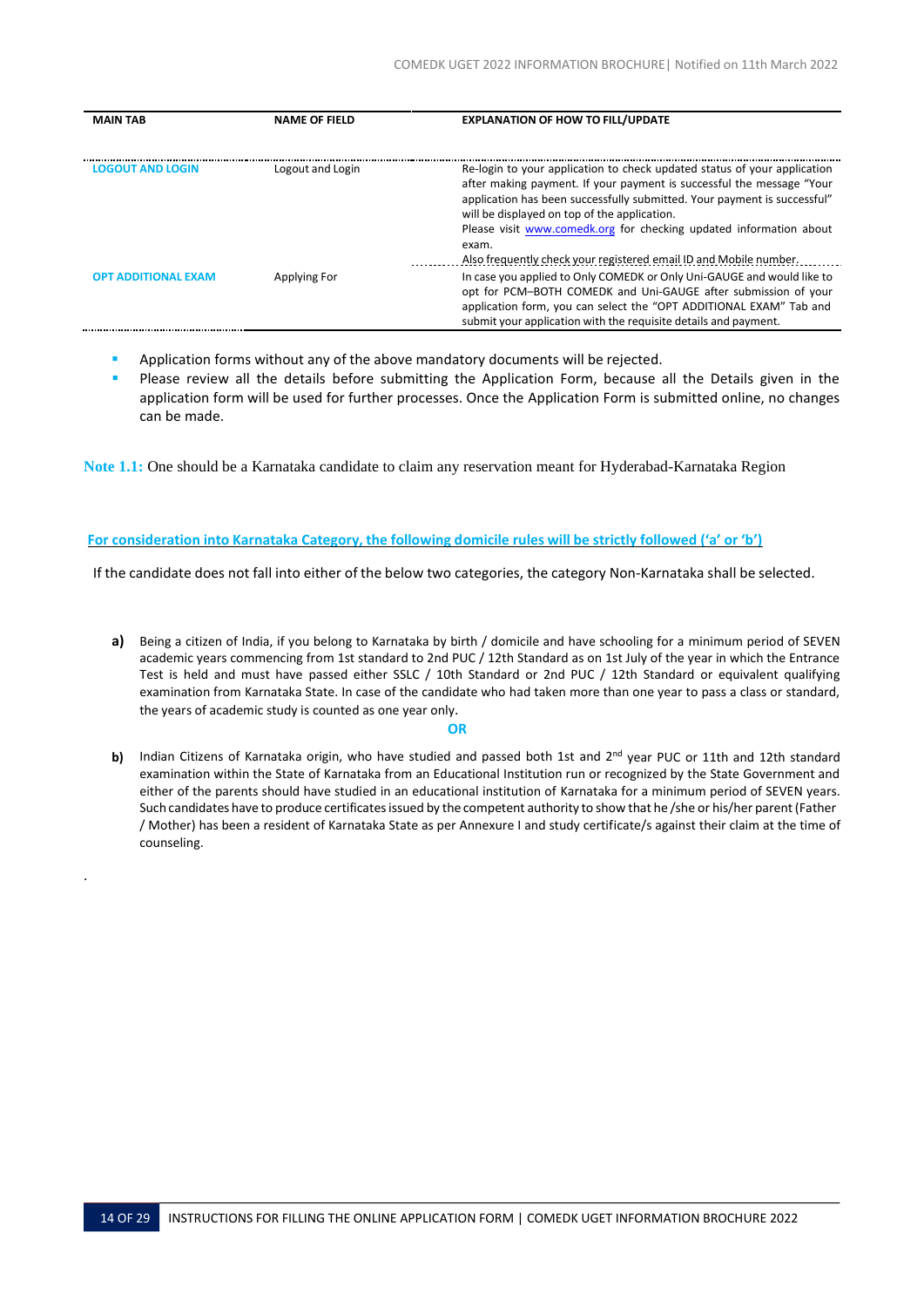# **12 TEST CITY SELECTION AND AVAILABILITY**

<span id="page-15-0"></span>The cities in which the exam will be conducted is listed below. Please note that the final cities in which the exam will be conducted is subject to discretion of COMEDK.

| <b>State</b>      | City                     | <b>State</b>   | City                     | <b>State</b>         | City                          |
|-------------------|--------------------------|----------------|--------------------------|----------------------|-------------------------------|
| Andaman & Nicobar | <b>PORT BLAIR</b>        | Jharkhand      | HAZARIBAGH               | Maharashtra          | <b>SOLAPUR</b>                |
| Andhra Pradesh    | ANANTAPUR                | Jharkhand      | <b>JAMSHEDPUR</b>        | Manipur              | <b>IMPHAL</b>                 |
| Andhra Pradesh    | BHIMAVARAM               | Jharkhand      | RANCHI                   | Meghalaya            | SHILLONG                      |
| Andhra Pradesh    | CHIRALA                  | Karnataka      | <b>BAGALKOT</b>          | Odisha               | <b>BHUBANESWAR</b>            |
| Andhra Pradesh    | <b>CHITTOOR</b>          | Karnataka      | <b>BALLARI (BELLARY)</b> | Odisha               | <b>ROURKELA</b>               |
| Andhra Pradesh    | <b>GOOTY</b>             | Karnataka      | BELAGAVI (BELGAUM)       | Odisha               | SAMBALPUR                     |
| Andhra Pradesh    | <b>GUNTUR</b>            | Karnataka      | BENGALURU                | Punjab               | <b>JALANDHAR</b>              |
| Andhra Pradesh    | <b>KADAPA</b>            | Karnataka      | <b>BIDAR</b>             | Punjab               | LUDHIANA                      |
| Andhra Pradesh    | <b>KAKINADA</b>          | Karnataka      | CHIKBALLAPUR             | Punjab               | <b>PATIALA</b>                |
| Andhra Pradesh    | <b>KURNOOL</b>           | Karnataka      | CHIKKAMAGALURU           | Rajasthan            | <b>AJMER</b>                  |
| Andhra Pradesh    | <b>NELLORE</b>           | Karnataka      | DAVANGERE                | Rajasthan            | <b>ALWAR</b>                  |
| Andhra Pradesh    | PUTTAPARTHI              | Karnataka      | <b>DHARWAD</b>           | Rajasthan            | <b>BIKANER</b>                |
| Andhra Pradesh    | RAJAHMUNDRY              | Karnataka      | GADAG                    | Rajasthan            | HANUMANGARH                   |
| Andhra Pradesh    | <b>TIRUPATHI</b>         | Karnataka      | HALIYAL                  | Rajasthan            | <b>JAIPUR</b>                 |
| Andhra Pradesh    | VIJAYAWADA               | Karnataka      | <b>HASSAN</b>            | Rajasthan            | <b>JODHPUR</b>                |
| Andhra Pradesh    | VISAKHAPATNAM            | Karnataka      | HUBBALLI (HUBLI)         | Rajasthan            | <b>KOTA</b>                   |
| Arunachal Pradesh | ITANAGAR/NAHARLAGUN      | Karnataka      | KALABURAGI (GULBARGA)    | Rajasthan            | <b>SIKAR</b>                  |
| Assam             | <b>DIBRUGARH</b>         | Karnataka      | <b>KOLAR</b>             | Rajasthan            | SRIGANGANAGAR                 |
| Assam             | <b>GUWAHATI</b>          | Karnataka      | <b>MANDYA</b>            | Rajasthan            | <b>UDAIPUR</b>                |
| Assam             | <b>JORHAT</b>            | Karnataka      | MANGALURU (MANGALORE)    | Sikkim               | <b>GANGTOK</b>                |
| Assam             | <b>SILCHAR</b>           | Karnataka      | <b>MYSURU (MYSORE)</b>   | <b>Tamil Nadu</b>    | <b>CHENNAI</b>                |
| Bihar             | ARRAH                    | Karnataka      | SHIVAMOGGA (SHIMOGA)     | Tamil Nadu           | <b>COIMBATORE</b>             |
| Bihar             | AURANGABAD (BIHAR)       | Karnataka      | TUMAKURU (TUMKUR)        | <b>Tamil Nadu</b>    | <b>MADURAI</b>                |
| Bihar             | <b>BHAGALPUR</b>         | Karnataka      | <b>UDUPI</b>             | <b>Tamil Nadu</b>    | SALEM                         |
| Bihar             | <b>BIHAR SHARIF</b>      | Kerala         | ALAPPUZHA                | Telangana            | <b>HYDERABAD</b>              |
| Bihar             | DARBANGA                 | Kerala         | ERNAKULAM                | Telangana            | <b>KHAMMAM</b>                |
| Bihar             | GAYA                     | Kerala         | <b>KANNUR</b>            | <b>Tripura</b>       | <b>AGARTALA</b>               |
| <b>Bihar</b>      | MUZZAFARPUR              | Kerala         | KASARAGOD                | <b>Uttar Pradesh</b> | <b>AGRA</b>                   |
| Bihar             | <b>PATNA</b>             | Kerala         | KOLLAM                   | <b>Uttar Pradesh</b> | <b>ALIGARH</b>                |
| Bihar             | <b>PURNEA</b>            | Kerala         | KOTTAYAM                 | <b>Uttar Pradesh</b> | BAREILLY                      |
| Bihar             | SAMISTIPUR               | Kerala         | KOZHIKODE                | <b>Uttar Pradesh</b> | <b>GHAZIABAD</b>              |
| Chandigarh        | CHANDIGARH               | Kerala         | MALAPPURAM               | <b>Uttar Pradesh</b> | <b>GORAKHPUR</b>              |
| Chhattisgarh      | <b>BHILAI NAGAR/DURG</b> | Kerala         | <b>THRISSUR</b>          | <b>Uttar Pradesh</b> | <b>JHANSI</b>                 |
| Chhattisgarh      | <b>BILASPUR</b>          | Kerala         | TRIVANDRUM               | <b>Uttar Pradesh</b> | <b>KANPUR</b>                 |
| Chhattisgarh      | <b>RAIPUR</b>            | Madhya Pradesh | <b>BHOPAL</b>            | <b>Uttar Pradesh</b> | <b>LUCKNOW</b>                |
| Delhi             | DELHI                    | Madhya Pradesh | CHHINDWARA               | <b>Uttar Pradesh</b> | <b>MEERUT</b>                 |
| Goa               | <b>MADGAON</b>           | Madhya Pradesh | <b>GUNA</b>              | <b>Uttar Pradesh</b> | MORADABAD                     |
| Goa               | PANAJI                   | Madhya Pradesh | <b>GWALIOR</b>           | <b>Uttar Pradesh</b> | MUZAFFARNAGAR                 |
| Gujarat           | AHMEDABAD                | Madhya Pradesh | <b>INDORE</b>            | Uttar Pradesh        | NOIDA/GREATER<br><b>NOIDA</b> |
| Gujarat           | <b>JAMNAGAR</b>          | Madhya Pradesh | <b>JABALPUR</b>          | <b>Uttar Pradesh</b> | PRAYAGRAJ                     |
| Gujarat           | RAJKOT                   | Madhya Pradesh | SAGAR                    | Uttar Pradesh        | VARANASI                      |
| Gujarat           | <b>SURAT</b>             | Madhya Pradesh | SATNA                    | Uttarakhand          | DEHRADUN                      |
| Gujarat           | VADODARA                 | Madhya Pradesh | <b>UJJAIN</b>            | Uttarakhand          | <b>ROORKEE</b>                |
| Haryana           | AMBALA                   | Maharashtra    | AURANGABAD               | West Bengal          | ASANSOL                       |
| Haryana           | FARIDABAD                | Maharashtra    | <b>KOLHAPUR</b>          | West Bengal          | <b>BURDWAN</b>                |
| Haryana           | <b>HISAR</b>             | Maharashtra    | MUMBAI/NAVI MUMBAI       | West Bengal          | <b>DURGAPUR</b>               |
| Haryana           | KARNAL                   | Maharashtra    | <b>NAGPUR</b>            | West Bengal          | <b>HOOGHLY</b>                |
| Himachal Pradesh  | SHIMLA                   | Maharashtra    | NANDED                   | West Bengal          | <b>HOWRAH</b>                 |
| Jammu & Kashmir   | JAMMU                    | Maharashtra    | <b>NASHIK</b>            | West Bengal          | KOLKATA                       |
| Jammu & Kashmir   | SRINAGAR                 | Maharashtra    | <b>PUNE</b>              | West Bengal          | <b>SILIGURI</b>               |
| Jharkhand         | <b>BOKARO</b>            | Maharashtra    | SANGLI                   |                      |                               |
| Jharkhand         | DHANBAD                  | Maharashtra    | SATARA                   |                      |                               |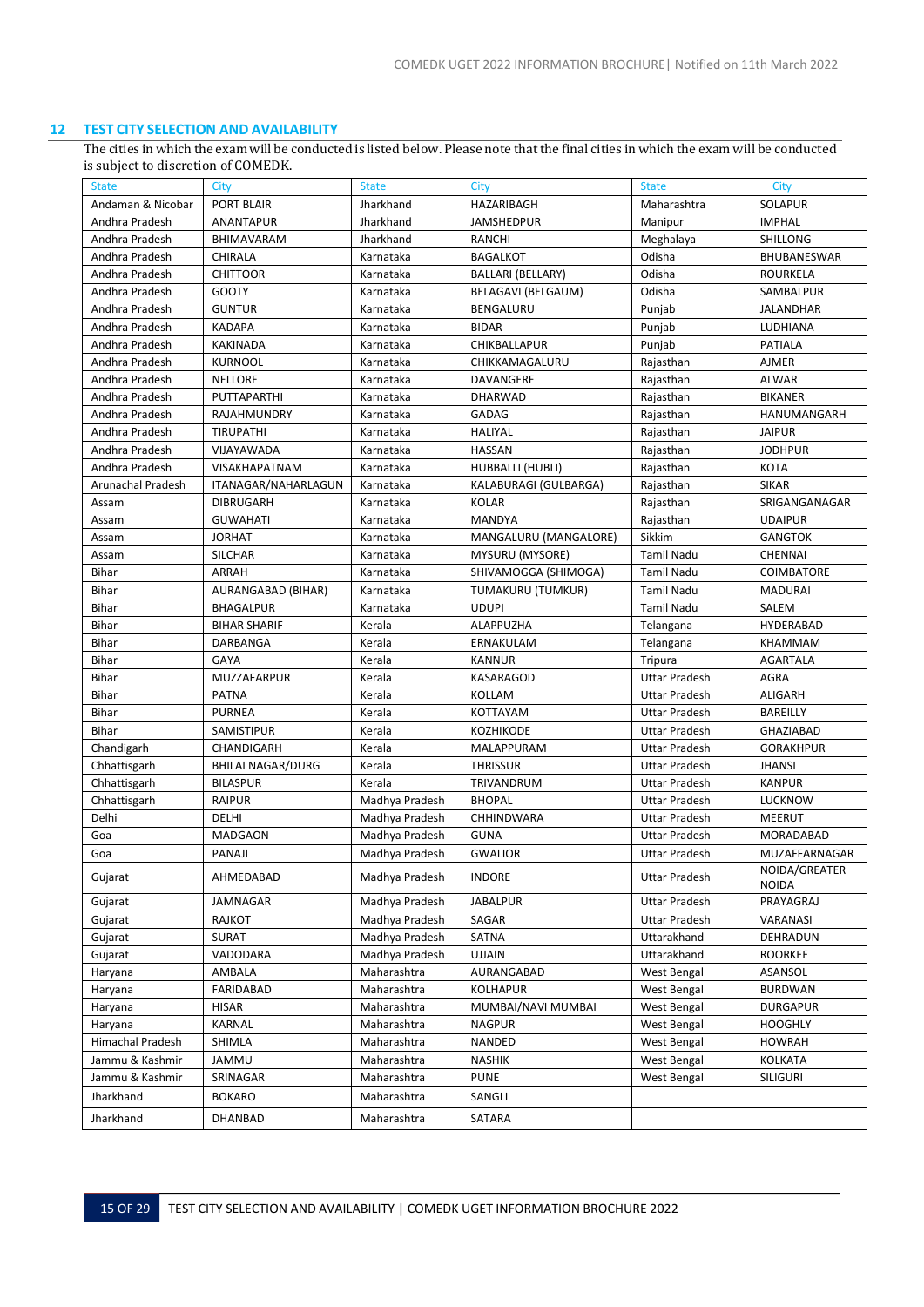- **a)** The test cities are allotted to candidates on first come first serve basis. However, COMEDK reserves the right to allot any other test city other than the city chosen by the candidate
- **b) A candidate can choose and select 3 cities in order of preference at the time of applying for the exam from the available list of Test Cities in Online Application form**
- **c)** The option to choose the test city will be available before submitting the application form online, subject to availability. Please note that the preference indicated by the candidate will be considered only after receipt of successful online Payment by COMEDK
- **d) The option of city chosen by the candidate cannot be changed subsequently under any circumstance.**
- e) In case of non-availability of centers in a city of your choice at the time of completing your application, you may choose **SELECT an alternative city from the available list in the Online Application form**
- **f)** If for any reason, a test city hasto be cancelled or is non-available; applicants who had opted for the cancelled/non-available test city will be allotted a center at another city by COMEDK
- **g)** COMEDK reserves the right to allot any other Exam City other than the preference indicated by the applicant
- **h)** Any changes to the stated policy and decision will be communicated on our website
- **i)** Each city can have one or more centers. The allocation of centers is done through a computer assisted randomization / optimization process
- **j)** The allocated center and session/slot will be communicated on the online Test Admission Ticket (online TAT)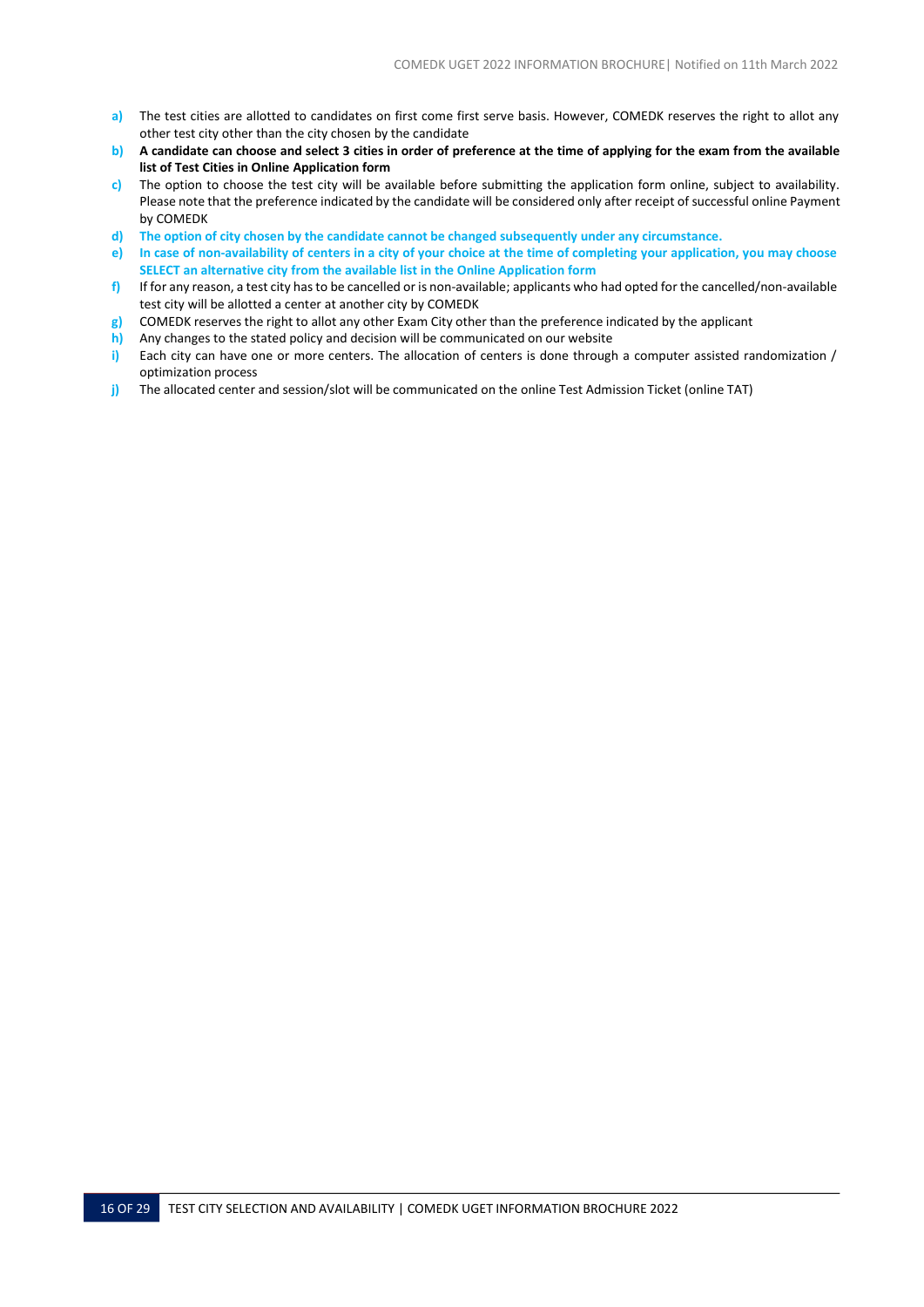# <span id="page-17-0"></span>**13 FEE PAYMENT DETAILS**

| <b>Stream</b> |                                                    | FEES (IN RS.)                                        |  |  |
|---------------|----------------------------------------------------|------------------------------------------------------|--|--|
|               | <b>COMEDK UGET</b>                                 | <b>BOTH COMEDK AND UNIGAUGE</b>                      |  |  |
| <b>PCM</b>    | Rs 1800+ * Convenience charge/fee<br>as applicable | Rs $2950+$ * Convenience charge/fee<br>as applicable |  |  |

## \***CONVIENIENCE CHARGES/FEE on TRANSACTION.**

| <b>TYPE OF TRANSACTION</b>                     | <b>CONVENIENCE CHARGES/FEE</b>                                                                                                                     | <b>CHECK THE CONVENIENCE FEE</b><br>HOW TO<br><b>/CHARGES</b>                                                                  |
|------------------------------------------------|----------------------------------------------------------------------------------------------------------------------------------------------------|--------------------------------------------------------------------------------------------------------------------------------|
| using<br>Credit<br>Payment<br>card/Debit Cards | Convenience fee will be between 1.05% and<br>1.15% of transaction amount (depending on<br>the card) $+$ GST on convenience charge as<br>applicable | Once you are directed to Payu Payment gateway<br>and enter your card details, you will be able to see<br>"convenience charges" |
| Payment using Net banking                      | Convenience fee will be between Rs 18 and Rs<br>23 (may vary from bank to bank) + GST on<br>convenience charge as applicable                       | Once you are directed to Payu Payment gateway<br>and select your bank, you will be able to see<br>"Convenience charges"        |

- **a)** This fee is non-refundable under any circumstance including judicial and other statutory reasons
- **b)** Fee payment for application is only through online mode via Net Banking, Credit Card and Debit Card
- **c) Please check \*Convenience charges before payment**
- **d)** You will be directed to Payu payment portal after clicking on submit button to complete the payment process
- **e)** Please re-login into application after completion of your payment to verify the status of your payment
- **f)** The application fee paid for COMEDK and Uni-GAUGE are independent of each other. For claims/issues, if any, the candidates have to approach the respective agencies for redressal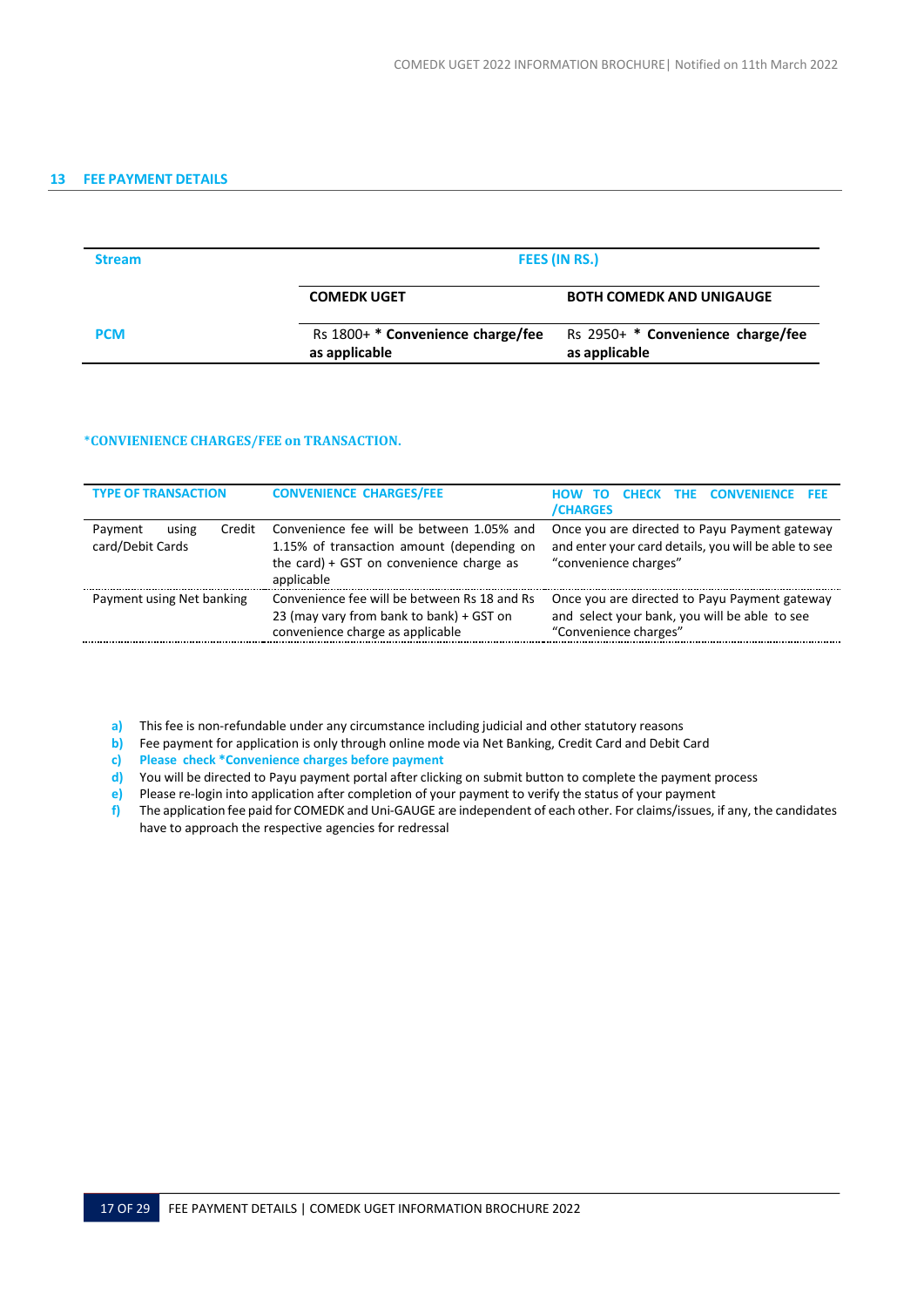## <span id="page-18-0"></span>**14 REJECTED APPLICATIONS**

- **a)** Applications without any of the mandatory documents/ information will be summarily rejected; they will not be considered for processing
- **b)** Applications with incomplete/incorrect details can be rejected at any time
- **c)** COMEDK does not take responsibility to inform such of those candidates individually whose application is rejected though the reasons for rejections would be hosted on its website under applicant login/communicated via email. Therefore, the candidates are advised to doubly check that their application form is complete in all respect before submitting the same. **The candidates are advised to check the website regularly for regular updates.**

## <span id="page-18-1"></span>**15 CHANGE REQUEST**

For COMEDK UGET 2022, editing options will be enabled as per notified period for editing select fields in the application form. The candidates can change / modify select information furnished in the online application. This facility is provided to the candidates to rectify any inadvertent mistakes committed in uploading photo and signatures, category details and in entering their academic details. Editing option for the critical/unique areas like applicant name, date of birth, email id, phone number, ID proof, Test city preference etc. are not allowed.

Before changing the information, candidates are advised to verify the entries completely for their correctness. Because once the changes are submitted, any further request (either through phone, fax, email or any other mode of communication) to change the same will not be entertained and the application will be processed in accordance with the changes made.

Therefore, candidates are cautioned to fill up the online application carefully as the request for change in any application data entered and submitted online will not be entertained.

## <span id="page-18-2"></span>16 **ONLINE TESTADMISSION TICKET AND RELATED INFORMATION**

- **a)** Online Test Admission Ticket will be available under applicant login of the COMEDK website as per schedule
- **b)** Candidates appearing for the Test should download & obtain printout of the Online Test Admission Ticket (Online TAT). **No** Test Admission Ticket (TAT) will be dispatched either by email or post or courier or in person to the candidates under any **circumstances**
- **c)** Candidates **will not be** allowed to write the COMEDK UGET-2022 **without the print out of Online Test Admission Ticket along with other documents indicated thereon. Also, candidates have to retain the TAT for counseling and until the completion of the admission process**
- d) Candidates have to ensure that the invigilator of their respective center signs the test admission ticket
- **e)** Candidates are advised to go through the below mentioned instructions carefully after printing the Online Test Admission Ticket (TAT).

After taking the printout of Online Test Admission Ticket the candidates are cautioned to check the below mentioned **details:**

- Test Admission Ticket number (TAT number)
- Candidate's Name (as mentioned in the application form)
- Candidate's address and contact details (as mentioned in the application form)
- Candidate's photo (as given in the application form)
- Test center details
- **Test Timings**
- **ID Proof Details**
- Provision for Sticking Passport size photograph (box)
- General Instructions on TAT
- **f)** The candidates are advised to read the instructions printed in the TAT carefully before appearing for the TEST
- **g) Facility for Printing Online Test Admission Ticket will be disabled on midnight of 18 th June 2022 midnight. Hence the**  candidates must download the TAT one day before the exam and preserve the printed Online TAT until the admission process is **completed.**
- **h)** The candidates must not mutilate or laminate the Test Admission Ticket or change any entry made therein after it has been authenticated & received by them. Impersonation is a legally punishable offence.
- i) The Test Admission Ticket is an important document and it must be preserved and produced at the time of Counseling **/Admission**.

**Note: Please recheck the website for any changes / updates before leaving your hometown for the test.**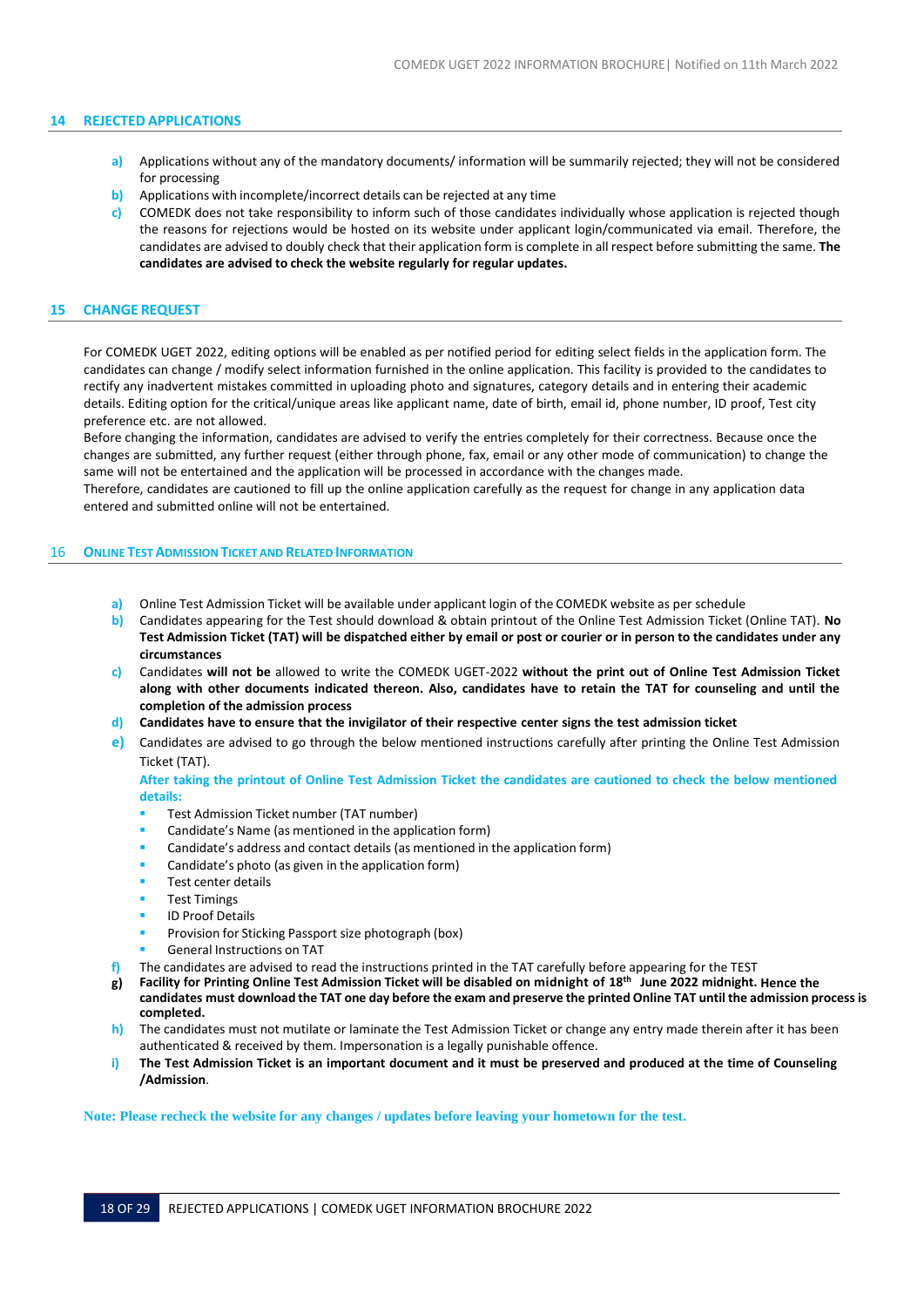<span id="page-19-0"></span>The Entrance Test COMEDK UGET-2022 will be conducted only in Computer Based Test (CBT) mode and is mandatory for all candidatesseeking admissionsto B.E coursesin MemberInstitutions of COMEDK. **A merit / rank is generated based on the candidate's scores in entrance test only.**

## <span id="page-19-1"></span>17.1 TEST PATTERN

| <b>Total</b>       | <b>180 Questions</b> |                                                                             |
|--------------------|----------------------|-----------------------------------------------------------------------------|
| <b>Mathematics</b> | 60 MCQ               | Afternoon session/Slot: 2:30 PM to 5:00 PM<br>of 19 <sup>th</sup> June 2022 |
| <b>Chemistry</b>   | 60 MCQ               | Morning session/Slot: 9:00 AM to 12 Noon                                    |
| <b>Physics</b>     | 60 MCQ               | From                                                                        |
| <b>SUBJECTS</b>    | <b>PCM</b><br>(B.E)  | DATE & TIME                                                                 |
|                    |                      |                                                                             |

- Medium of Examination will be ENGLISH only
- Each correct answer will be awarded 1 mark
- There will be no negative marking for wrong answers
- However, in the event of a tie in the test score the principle of least negative responses (Number of wrong answers) will be adopted. In addition, if required, other methods may be adopted to break ties
- Total Marks would be 180

# <span id="page-19-2"></span>17.2 TEST SYLLABI

The entrance test is based on the current 11<sup>th</sup> and 12<sup>th</sup> syllabus of CBSE.

## <span id="page-19-3"></span>17.3 MOCK TEST

In order to familiarize the students to the computer-based test, an opportunity in the form of MOCK TEST will be made available on our website as per the calendar of events. As many as 7 different mock tests will be made available to the students before they take the final examination as per schedule.

Mock Tests are available for registered candidates only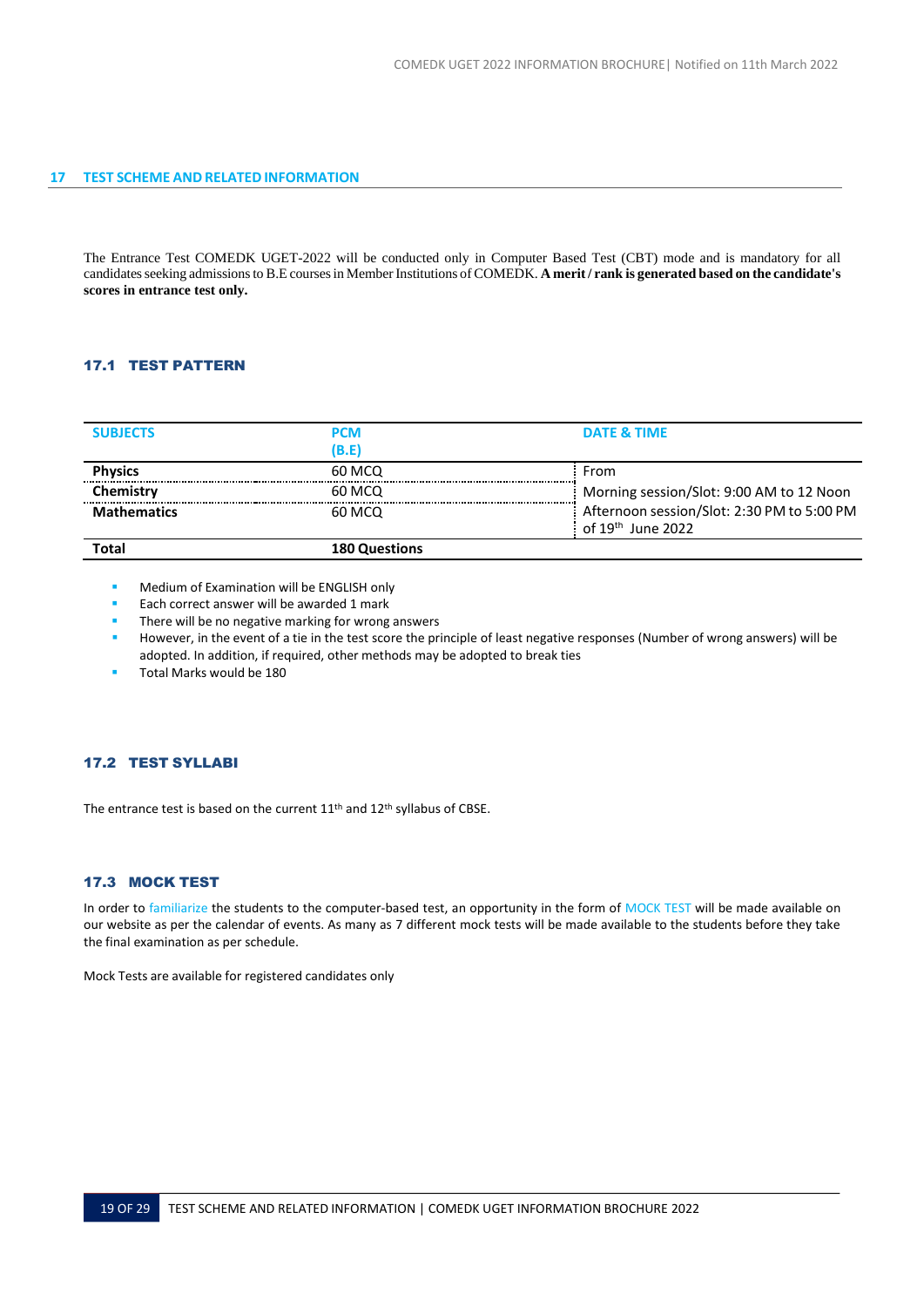#### <span id="page-20-1"></span><span id="page-20-0"></span>**18 ON THE EXAM DAY**

## 18.1 GUIDELINES FOR COMPUTER BASED TEST (CBT)

A CBT requires candidates to sit in front of a computer terminal (node) allocated to them against their TAT number and Admit card. After logging in, the candidate will get detailed instructions for the examination. At the designated time of start of examination, the candidates will be able to proceed and see the questions on the computer screen using the computer mouse. The systems/mouse have been selected after thoroughly auditing and checking for their good performance.

**In case the computer/mouse allotted to any candidate malfunctions anytime during the test, he/she will be immediately allotted another computer system (buffer system). There will be enough buffer systems available in the examination center to take care of such problems and the time lost due to the change of system will be duly taken care as each and every second will be recorded by** the server and the same will be adjusted in such a way that the candidate gets the full allotted time to answer the questions in each **subject. It is the sole responsibility of the candidate to bring this to the notice of the room invigilator. The performance of the candidate until the time of any disruption will automatically be transferred to the new terminal allotted thereby neither the performance nor any time will be lost by any candidate.**

- Countdown timer will display the remaining time available to complete the examination
- Question Palette displayed on the right side of screen will show the status of each question
- You can easily navigate to any question by clicking on the question number in the Question Palette
- You can mark a question for review and then come back to it for saving the correct option
- You can view the answering status for a Section by placing the mouse over the name of the Section
- You can view all the questions by clicking on the Question Paper button
- You can shuffle between different sections and change the optional Sections any number of times in case of all subjects
- MOCK TEST: In order to familiarize the students to the computer-based test, an opportunity in the form of MOCK TEST will **be made available in our website as per the calendar of events**
- Each correct answer is awarded one mark
- There will be no negative marking
- A merit / rank card is generated based on the candidate's score in entrance test only. This rank card is the basis for **participation in the seat selection process (counseling) later**

#### <span id="page-20-2"></span>**18.2 INSTRUCTIONS FOR TEST TAKERS**

#### **Candidates to please note:**

- **a) Report 120 minutes before the commencement of the test**
- **b)** The Examination Hall will be opened 60 minutes before the commencement of the test
- **c)** Candidates are expected to take their seatsimmediately. If the candidates do not report in time, they are likely to miss some of the general instructions
- **d)** The candidate must show, on demand, the Online TAT and the Unique Photo Id Proof in original that was mentioned in the Application. A candidate who does not possess the Online TAT downloaded and Unique Photo ID in original shall not be admitted to the Examination Hall under any circumstances
- **e)** During the examination time, the invigilator will check the Online TAT and the Unique Photo Id Proof in original of the candidates to satisfy himself / herself about the identity of each candidate
- **f) In the Examination Hall the candidate must find and occupy his / her specific place checking for the TAT number. If a** candidate is found taking the test from a place which is not assigned to him/her, his/her candidature shall be cancelled.
- g) Candidates will not be allowed to enter the examination hall to take the test under any circumstances AFTER 8:30 AM for **Morning session/slot and 1:30 PM for Afternoon session/ slot respectively**
- **h)** COMEDK is not responsible for any delay by any means of transportation to the city and reaching the test center beyond the given time and also the candidate will not be allowed to enter the examination hall and take the test in the event of delay. It is advisable to reach the Test Location a day prior to the examination, if the candidates are not from the same Test location
- **i)** Candidates are advised in their own interest not to carry any of the personal computational devices, Bluetooth devices, cell phones, any electronic gadgets etc.; to the venue of the examination as arrangement forsafe keeping of the same cannot be provided
- **j)** Candidates must not carry any textual material, printed or written, bits of papers, any electronic gadgets except the Online Test Admission Ticket, 2 Recent passport size photograph, Unique original photo ID as mentioned in Application Form /TAT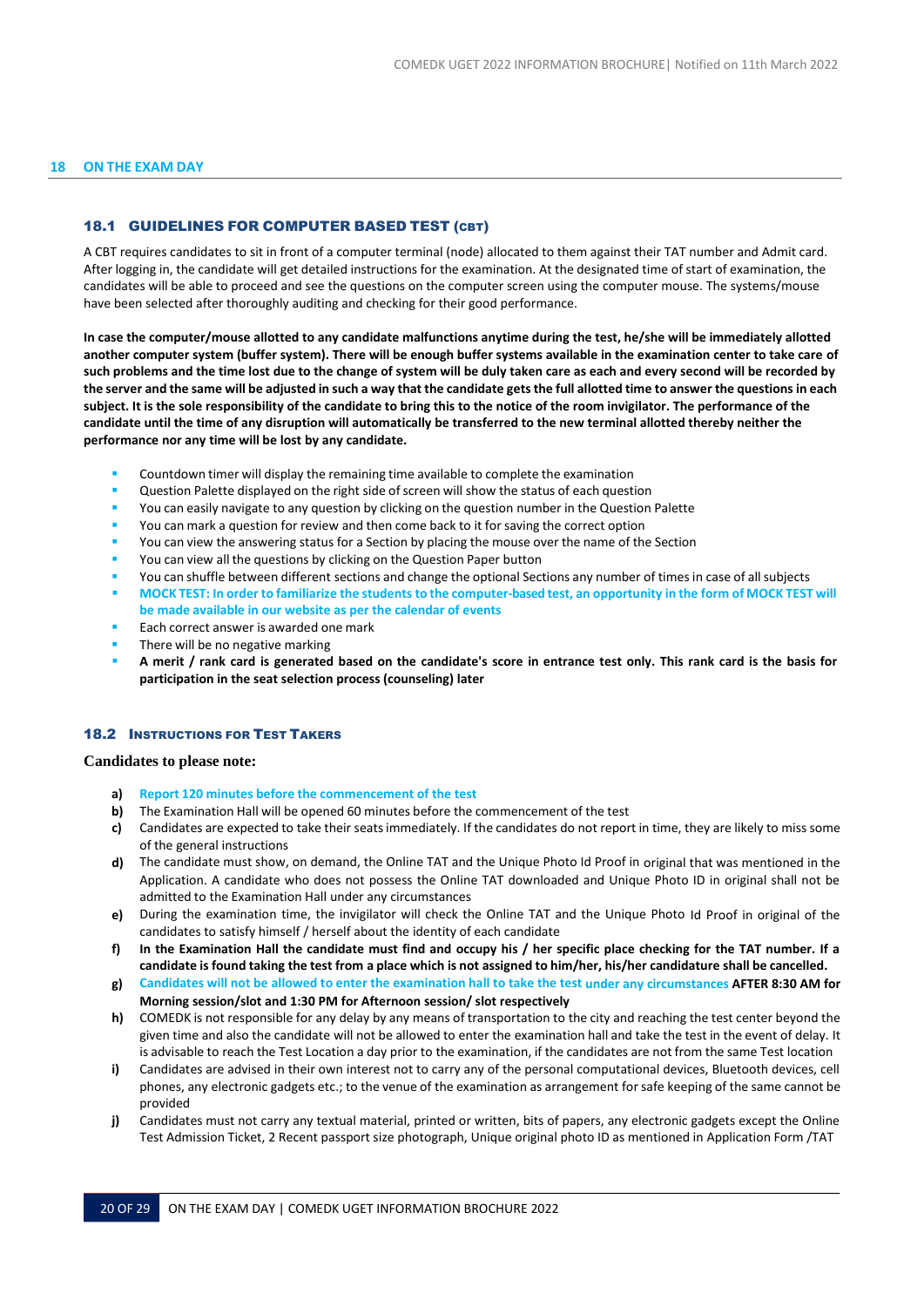- k) For those who are unable to appear on the scheduled date of the examination for any reason, re-examination SHALL NOT **BE held by COMEDK under any circumstances**
- **l) It is mandatory for the candidate to bring his/her 2 recent (not older than three months) passport size color photograph (the same which was uploaded to the application) during the conduct of COMEDK UGET-2022. At the back of the photograph, candidate must mention his/her name, and TAT number**
- **m)** Kindly note that after the invigilator has verified the Online TAT, the candidates must sign on their Online TAT **in the presence of the invigilator; also ensure that the invigilator signs on the Online TAT**
- **n)** Biometric recording will be done before and during the test session (at the discretion of COMEDK) and the candidates are required to cooperate
- **o)** The Candidates are not allowed to go out of the room temporarily for any reason during the test duration and any attempt in this behalf is treated as one of the grounds of dismissal
- **p)** Candidate cannot leave the examination hall before his /her session is complete on exam day

## <span id="page-21-0"></span>18.3 GROUNDS FOR DISMISSAL

The COMEDK UGET-2022 test administrator is authorized to dismiss a candidate from a test session for:

- **a)** Attempting to take the test for someone else (Impersonation)
- **b)** Failing to provide the unique identity proof when asked for
- **c)** Creating disturbance at the test venue
- **d)** Giving or receiving un-authorized help
- **e)** Using any forbidden / un-authorized testing aids, such as personal computational devices, Bluetooth devices, cell phones, any electronic gadgets etc.,
- **f)** Leaving the test center before the stipulated time
- **g)** Refusing to follow directions as stipulated by the invigilators etc.,
- **h)** Photographic mismatch / photographs older than three months / smudged / hazy photograph will result in disqualification of the candidates
- i) If the candidates having a past history of criminal records or having involved in ragging, as defined by the concerned regulatory authorities, they will not be allowed to take the entrance test and at the same time if it is established of the above offences subsequently, such candidates even if selected would be debarred from further pursuing a course
- **j)** The UGC regulations on curbing the Menace of Ragging in Higher Educational Institutions issued in April 2009 are available on the COMEDK website [\(www.comedk.org\)](http://www.comedk.org/) separately
- **k)** Failure to comply with the test procedures and regulations or with the test administrator's directions can result in COMEDK taking action/s that include, but are not limited to, barring candidates from future testing and/or cancelling the test scores. No results would be announced in respect of dismissed candidates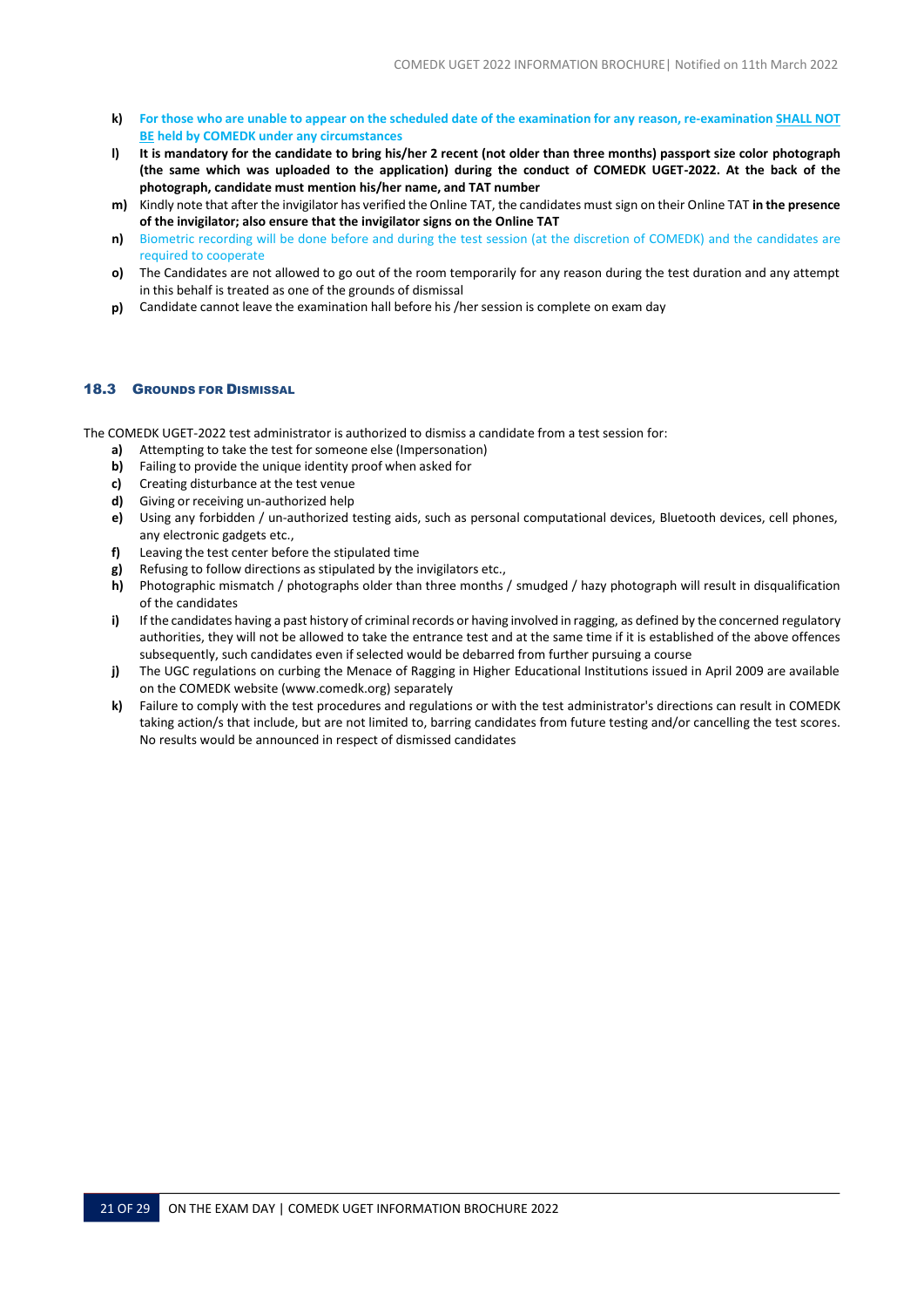## <span id="page-22-0"></span>**19 RESULT PUBLISHING**

Provisional Answer Keys, Final Answer Keys (post challenge verification) and Test Scores of the candidates will be made available under the applicant login on **[www.comedk.org](http://www.comedk.org/)** as per the calendar of events. Clarifications, if any, should be sought within the dates stipulated. Subsequently, the final result would be made available which will be binding on all candidates and no further claim would be entertained thereafter. **(Please refer to the Calendar of Events for details).**

## <span id="page-22-1"></span>APPLICANTS SEEKING ANY CLARIFICATIONS WITH REGARD TO PROVISIONAL ANSWER KEYS:

- **a)** Applicant to login using his/ her user ID and password and fill the query in the challenge form provided online, clearly indicating the grievance and with all necessary enclosures.
- **b)** Clarification regarding provisional answer key should be submitted online in the format made available with a fee of **Rs.500/- (Rupees Five Hundred Only+ convenience charges as applicable) per clarification, to be paid online only**.
- c) Only if the clarification sought is upheld, the money would be refunded in full after the COMEDK UGET 2022 process is **completed.**
- d) Any request for clarification of provisional answer keys beyond the last date as stipulated in calendar of events will not be **entertained**
- **e)** It is suggested that candidates download the PDF of Provision Answer Keys/Score for future reference. Clarifications will be given only if PDF format of the Provisional Answer Key is provided. Screen shots from Mobile or Computer will not be considered for clarifications

Note: Seeking clarification as above is only for provisional answer keys. Such clarifications are not entertained in respect of **Final answer keys/Test Score and thereafter the Rank.**

Any verifications/ clarificationssought by the applicants will be put forth to the COMEDK's Academic Committee fortheir consideration and the decision given by the Committee shall be final and binding on all.

## <span id="page-22-2"></span>19.1 FINAL MERIT/RANK PUBLISHING

The final merit/ rank is generated based on the performance in the entrance test and the same will be made available as per schedule **in applicant's login ID**

## <span id="page-22-3"></span>19.2 INTER-SE MERIT:

The COMEDK exam will be conducted in 2 sessions/slots. The candidates will be given different sets of questions per session/slot. It is quite possible that in spite of all efforts of maintaining equivalence among different question papers, the difficulty level of question papers administered in different sessions/slots may not be exactly the same. In order to maintain equivalence among different question papers Normalization procedure will be adopted. Details of Normalization procedure (as followed by NTA/IITs) adopted is available in Annexure I.

Ties in the test scores, if any, will be resolved based on the following order specified:

- **a)** The principle of least negative responses (number of wrong answers) in 1) Physics 2) Mathematics and 3) Chemistry
- **b)** Aggregate marks in Physics and Mathematics in the Entrance Test
- **c)** Marksin Mathematics in the Entrance Test
- **d)** Age of the Candidate, the elder candidate is ranked higher than the younger candidate

#### <span id="page-22-4"></span>**20 ONLINE RANK CARD**

Online Rank Card will be available under applicant login in the COMEDK website as per schedule. Candidates appearing for COMEDK UGET-2022 counseling should download & obtain a printout of the Online Rank card.

No Rank Card will be dispatched either by email/post/courier/in person to the candidates under any circumstances.

22 OF 29 Biometric Verification | COMEDK UGET INFORMATION BROCHURE 2022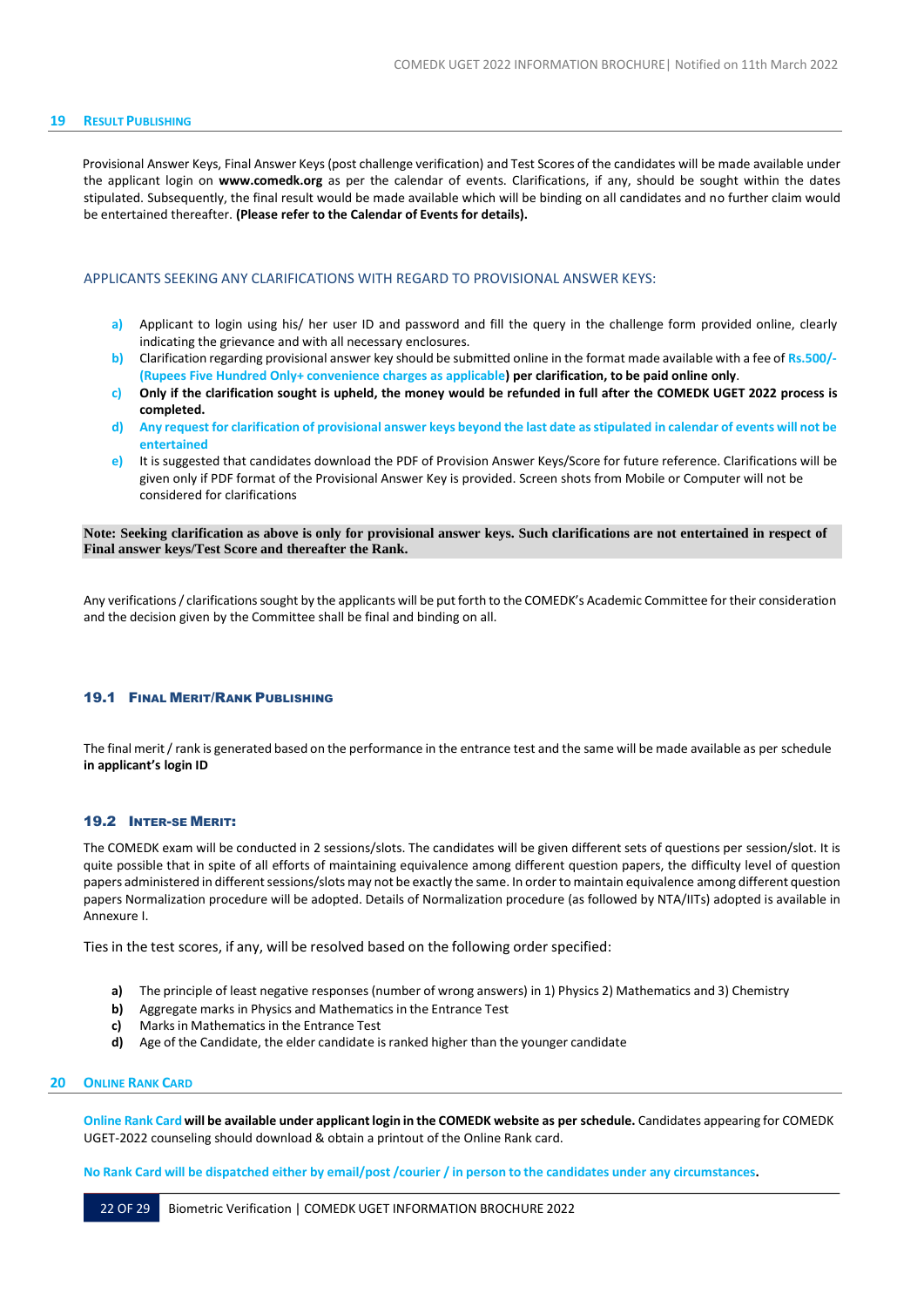#### <span id="page-23-0"></span>**21 BIOMETRIC VERIFICATION**

- **a)** Candidates intending to take the Under Graduate Entrance Test 2022 may be required to undergo biometric verification (i) Before and during the test (ii) during centralized counseling for seat selection (iii) at the college level, during the admission process
- b) To ensure fairness to the merit students and to eliminate fraudulent attempts, it is planned to use Biometrics **(Fingerprinting) at various stages of the process and this would be done at the discretion of COMEDK**
- **c)** COMEDK reserves the right to change (or) reset the Biometric recording parameters at any time during the test process **d)** Any mismatch at any stage will automatically result in disqualification of the candidate and he/she will not be permitted to participate in any further process of seat selection and admission to UG course. Further, impostors are liable for criminal prosecution

#### <span id="page-23-1"></span>**22 SEAT SELECTION PROCESS**

This document called 'Information Brochure for COMEDK UGET – 2022' lays down the procedure and necessary regulations for the conduct of Entrance Test only. For Seat Selection process and other related processes, the candidates are advised to visit [www.comedk.org f](http://www.comedk.org/)or regular updates

#### <span id="page-23-2"></span>**23 ASSISTANCE / FACILITIES TO CANDIDATES**

In order to provide timely information to the candidates about their applications, or the entrance test, or the resultsthereof, COMEDK has made the following arrangements:

| <b>ASSISTANCE TO CANDIDATES</b>        | <b>CONTACT DETAILS</b>                       | <b>TIMING</b>                              |
|----------------------------------------|----------------------------------------------|--------------------------------------------|
| For queries on Online Application form | Phone: 080-46671060                          | <b>Monday to Friday:</b>                   |
| and exam related queries you may       | studenthelpdesk@comedk.org<br>www.comedk.org | 10:00 AM to 5:00 PM                        |
| contact the helpdesk                   |                                              | Not operational on Sunday and other public |
|                                        |                                              | holidays.                                  |

The website contains all the information available in this brochure. The website contains information pertaining to the Member Institutions, the courses offered and other relevant details.

No personal Queries will be entertained. The communication can be made only through Telephone / Email to the **provided number and email ID. Communication made to or from any other mode will not be entertained.**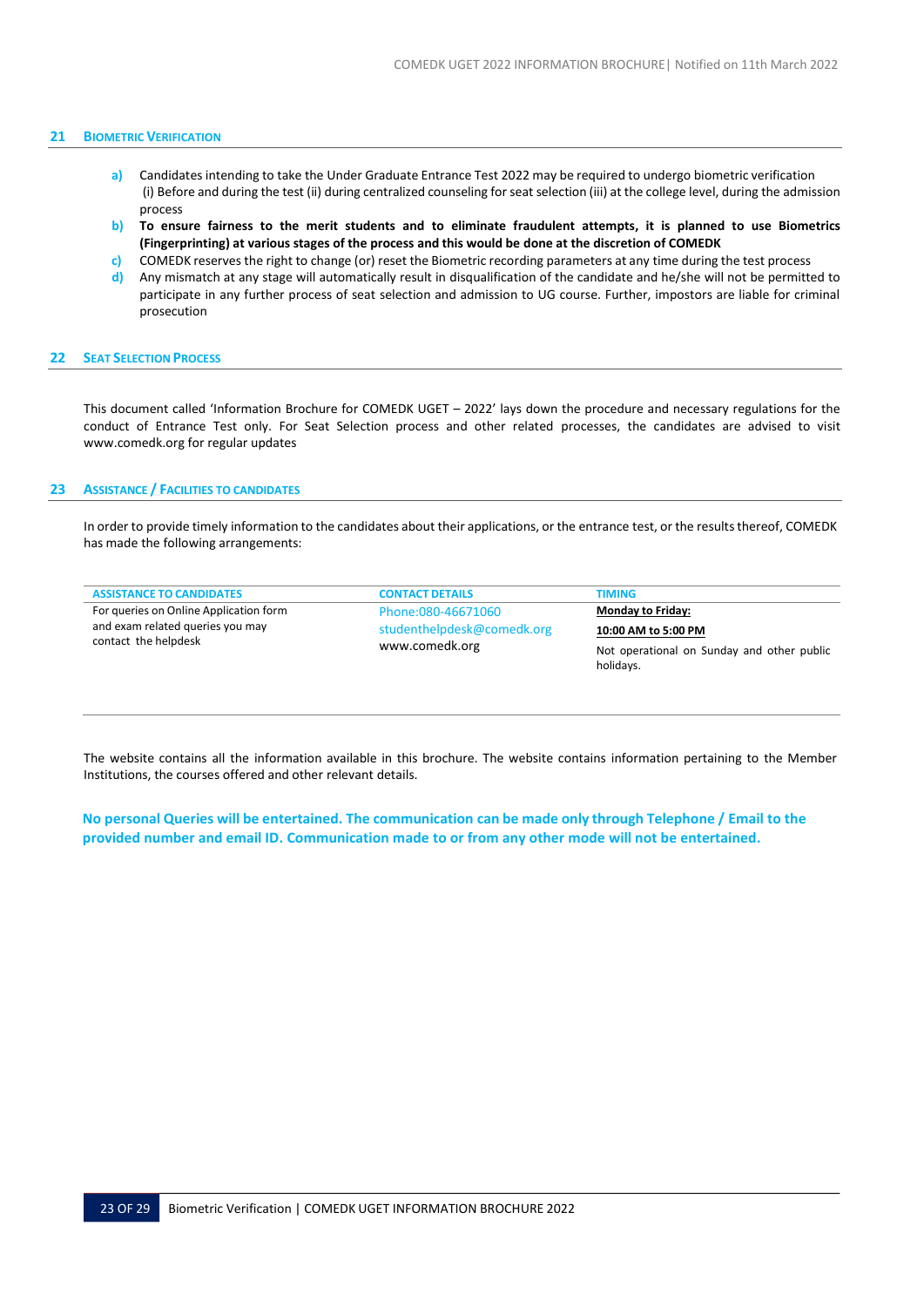#### <span id="page-24-0"></span>**24 LEGALDISPUTES**

24.1 **Legal disputes, if any, pertaining to COMEDK UGET-2022 or Counseling shall be subject to competent courts / consumer forums located in the jurisdiction of Bangalore city only.**

## 24.2 **Note:**

- **a)** Due care has been taken to compile the information contained in this information brochure, however should some inadvertent error be present, COMEDK, is not liable for the same
- **b)** All information or details with regards to the Member Institutions have been provided by the institutions, should any inadvertent error be present, COMEDK, is not liable and responsible for the same
- **c)** COMEDK cannot be held responsible for denial of Internet service, website unavailability, and unavailability to connect / reach voice / non voice support or any other reasons, beyond the control of COMEDK
- **d)** Applicants are advised **not to send their original transcripts/Photocopies of Application form or other required documents to COMEDK corporate office.** COMEDK will not be responsible for any original /physical documents or transcripts sent. All required documents have to be uploaded with the application form online
- **e)** Applicants are advised to make the payment online only by using the payment gateway. COMEDK will not be responsible for the demand drafts sent personally to COMEDK office and do not undertake to return the same to the candidates
- **f)** Should there be unforeseen changes in the calendar of events; COMEDK is not responsible for the same
- **g)** The process enlisted in this brochure, is based on guidelines prescribed by the Hon'ble Supreme Court of India and the concerned statutory bodies. Any changes indicated by the statutory bodies during the COMEDK UGET 2022 process are binding on COMEDK for implementation
- **h)** All documents relating to COMEDK UGET 2022 will be retained for the current academic year only. Hence any dispute beyond the said academic year cannot be entertained
- **i)** The information contained in this brochure is as on the date of Notification. Please refer to our web site for current and updated information
- **j)** COMEDK reserves the right to modify the various terms and conditions and other criteria incorporated in this brochure at its discretion and at any time after notifying the same on its website [www.comedk.org](http://www.comedk.org/).
- **k)** All communication to COMEDK shall have to be either in English / Kannada Language only. Communications in any other languages will not be entertained
- 24.3 All candidates must note that any form of canvassing or influence exercised would result in permanent disqualification of the applicant without any prior notice. [www.comedk.org is](http://www.comedk.org/) the only official website of the Consortium. COMEDK is not responsible for information available on other websites / elsewhere.

**Please Note: COMEDK has entered into a strategic alliance with ERA Foundation, India (www.erafoundationindia.org) for the conduct of online examination. However, please note that it does not have any agents or touts, liaison, admission offices, representatives or any other office/s other than the offices of COMEDK & ERA Foundation mentioned in this brochure. Candidates are requested not to depend upon or deal with any person or organization/s claiming to be associated with the COMEDK or ERA Foundation activities or claiming to help with admissions or entrance tests.** COMEDK will not be responsible for the same and it advises the candidates to bring them to the notice of the concerned police authorities for taking penal action.

24.4 COMEDK advises candidates and their parents/guardians not to depend on third parties for any COMEDK related activities which may result in compromising your personal details which may fall in to wrong hands and you may incur financial loss. The candidates and their parents/guardians doing such activities by whatever means will be doing so at their own risk and consequences. COMEDK will not be liable for any loss or damage that may be suffered or incurred directly or indirectly in this regard.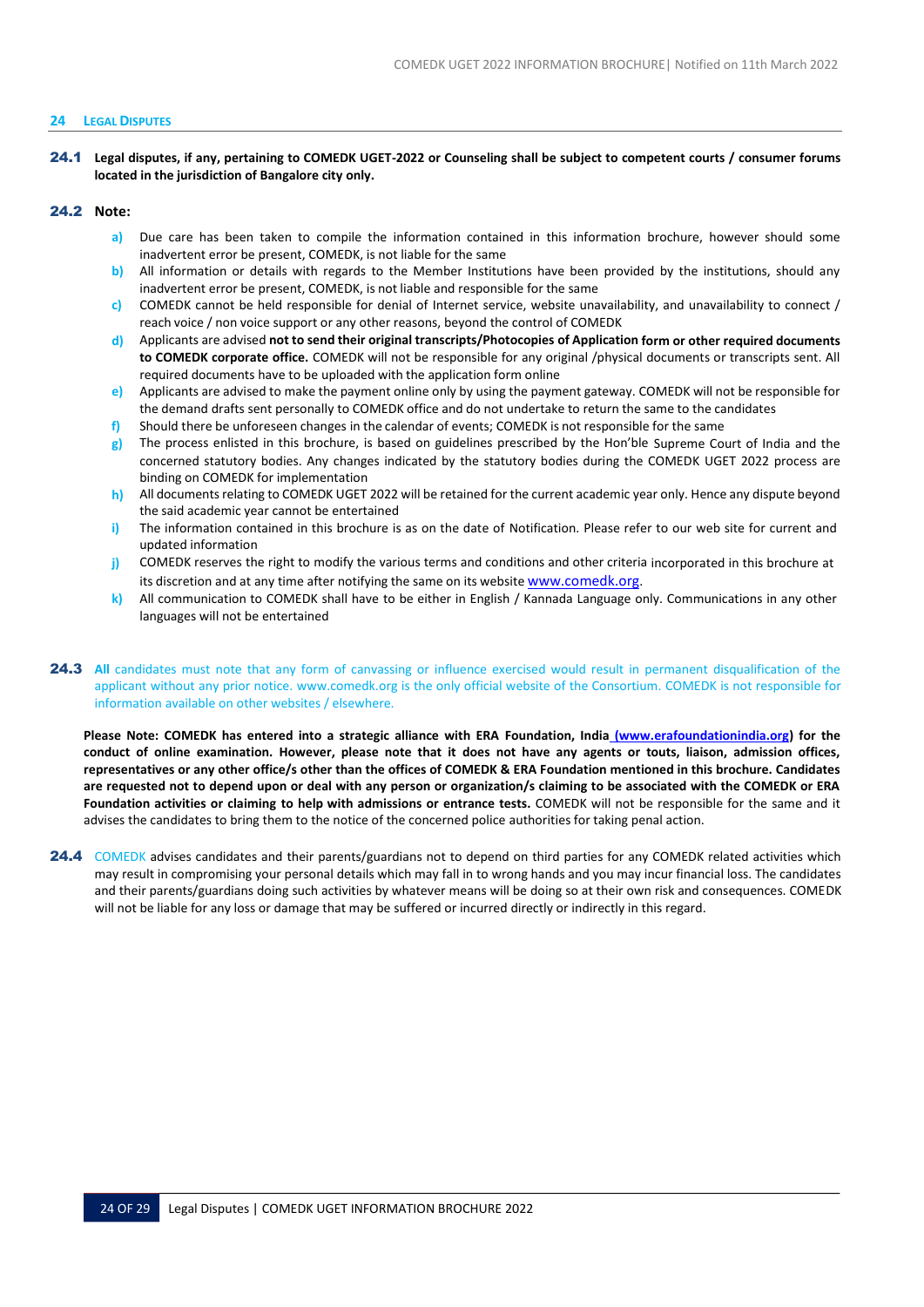## <span id="page-25-0"></span>**25 FREQUENTLYASKEDQUESTIONS (FAQS)**

## **1. What do these abbreviations stand for?**

- a) OAF Online Application Form
- b) TAT –Test Admission Ticket
- **2. What computer knowledge is required to appear for Computer Based Test mode?**

The candidate needs to know how to operate the computer mouse

**3. What will be the medium of UGET 2022 Online Computer Based Test?**

Medium of Examination will be **English** Language only

## **4. What will happen in case there is some problem in computer during the examination?**

There will be enough buffer systems available in the examination center to take care of such problems and time lost in change of system will be duly taken care as each and every second will be recorded by the server

## **5. Will there be a question booklet like in offline examination?**

In Online Computer based test, the questions will appear on computer screen along with the answer options. Instruction page will also be displayed before the actual test begins. The time of reading of instructions will not be part of examination duration

**6. How will I answer a question in UGET 2022 computer-based test?**

There will be four options for each question. You have to click one of the options using your computer mouse which can be reviewed or re-answered any time during the duration of the examination.

## **7. Can I change my answer during the exam?**

You can change your answer any number of times before completing the session for the exam online.

## **8. Is the Entrance Test open only to Karnataka students?**

## **No, thistest is open to all the eligible students in the country.**

9. Are candidates applying from outside the State of Karnataka eligible to get the benefit of lower eligibility qualifying marks?

SC/ST and OBC candidates belonging to Karnataka are only eligible to get the benefit of lower eligible qualifying marks.

**10. I have finished my 2nd PUC /12th STD a few years ago. Am I eligible for these courses?**

For B.Tech stream you would be eligible as per the norms of AICTE/VTU

## **11. Is there an age limit for the course?**

For B.Tech stream you would be eligible as per the norms of AICTE/VTU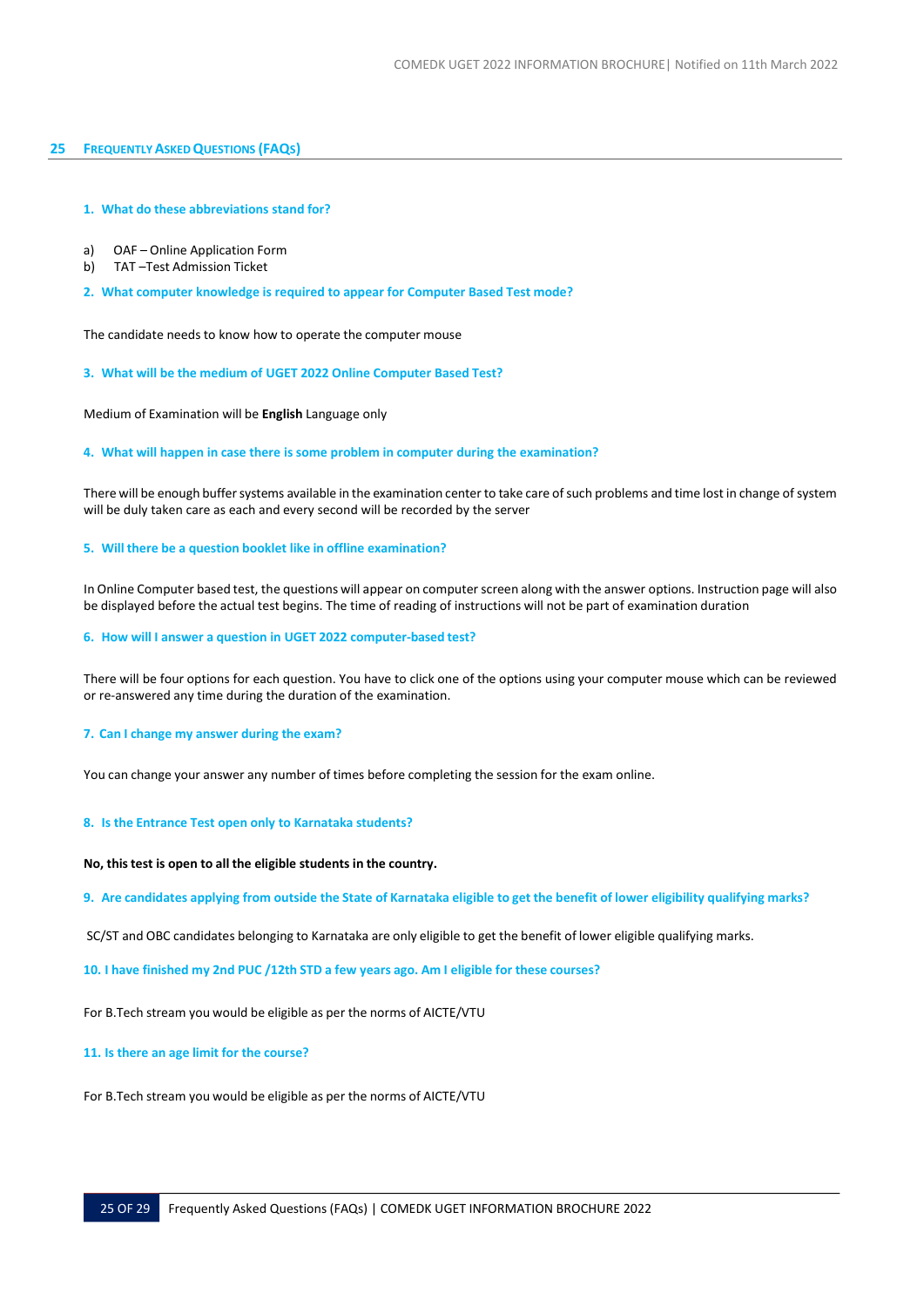#### 12. I have completed my diploma course. Can I apply to COMEDK and its Member Institutions for 2nd year / 3rd semester?

No. This notification is only for admissions to the 1st year/semester in B.E; thus, **you cannot apply for the 2nd Year (lateral entry scheme).**

#### 13. I am interested in applying for certain courses, but these are not listed in the course list provided in the website?

The course list provided in the website is limited to only those courses offered by COMEDK Member Institutions.

## **14. When is the last date to apply?**

Last date for filling in the Online Application Form is on or before 02 May 2022. However please check our website [www.comedk.org](http://www.comedk.org/) for latest updates.

## **15. What is the procedure of seat selection?**

Selection of seats for the Under Graduate course in Member Institutions is based on merit, taking into account the performance of the candidate in COMEDK UGET-2022. COMEDK entrance test, publication of test score and rank list will be followed by Online Counseling. The details of the arrangement made will be published in due course on our website[, www.comedk.org.](http://www.comedk.org/)

#### **16. How to apply to COMEDK UGET 2022?**

The Candidates have to register themselves at [www.comedk.org. O](http://www.comedk.org/)n Registration the applicant will be provided with Login ID and Password. The application process requires the candidate to complete the prescribed online application form and submit it along with relevant documents and prescribed fees.

#### **17. How many times can I register for COMEDK UGET 2022 exam?**

As many times as you wish; but the E-mail ID once used for making a request cannot be used again. Also, the Application fee is non**refundable and hence each Application has to be accompanied with a fresh Application fee. There is also the danger of multiple Applications being rejected; therefore, the candidates are advised to be extremely careful while applying.**

#### **18. Can I send a black & white photograph with the Application Form?**

No, the photograph to be provided in the application form has to be identical color photograph. It should not be more than 3 months old. Application with smudged / tampered or hazy photograph will not be accepted.

#### **19. What mode of payment is acceptable for paying the fee?**

Candidates can make the application fee payment only online by using the payment gateway provided by using debit card/credit card /Net banking facility. COMEDK is not responsible for demand drafts sent to COMEDK office and it does not undertake the responsibility to inform the candidates of the same or to return the demand drafts.

#### **20. I have not received the E-mail post Registration online?**

Kindly contact the COMEDK Helpdesk to seek clarification and to know about the way forward.

#### **21. Whether COMEDK sends a hard copy of Test Admission Ticket to the candidates?**

No, Test Admission Tickets have to be downloaded and printed from our website and no hard copies would be dispatched.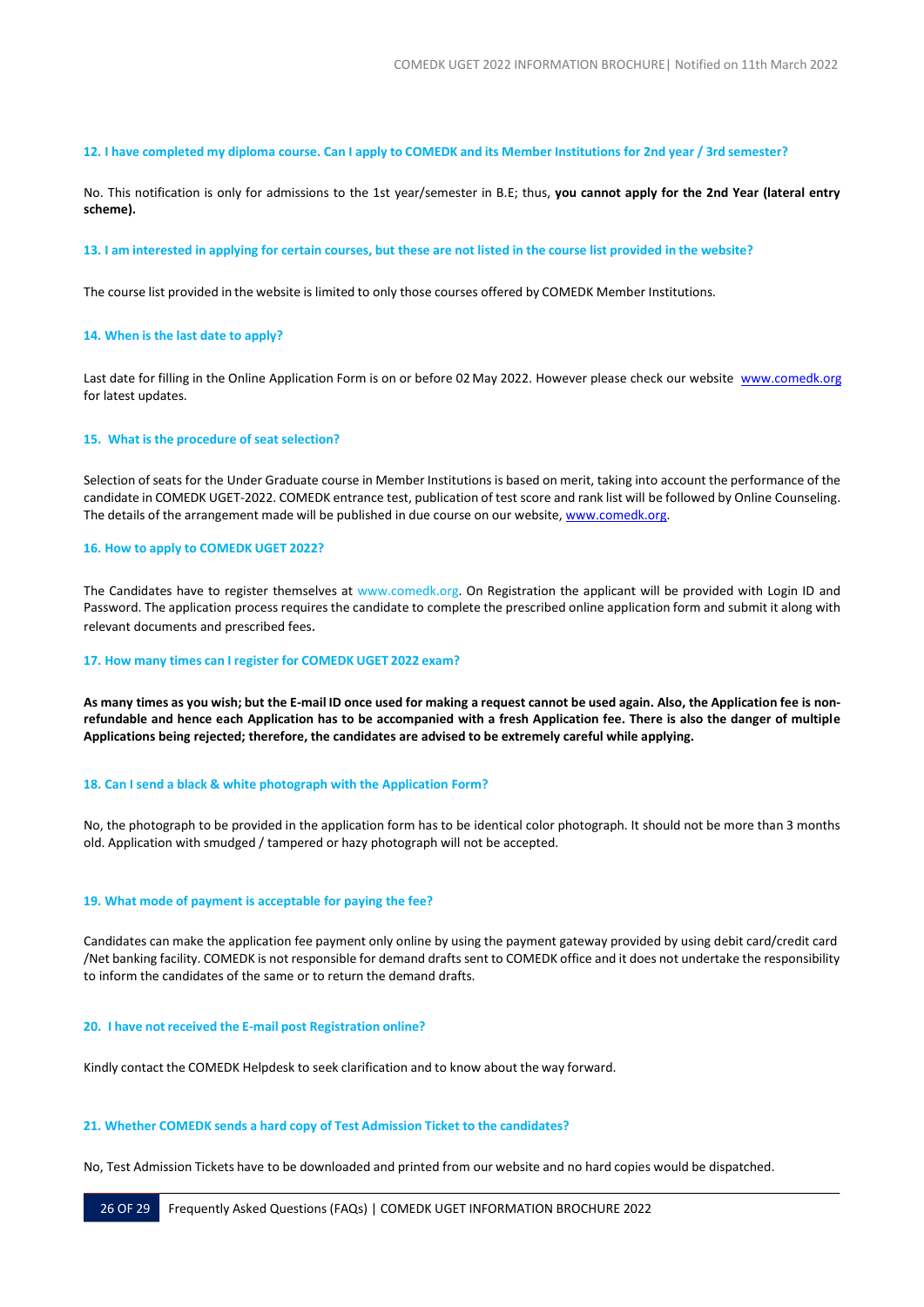#### 22. If I have 5 clarifications in the provisional answer key, then do I have to make online payment of Rs. 500 or Rs.2500?

You have to make online payment of Rs.2500. +convenience charges (Rs.500 per clarification) along with the relevant details as mentioned in the online form.

#### **23. Would I get a refund for the amount, which I have sent along with my clarification/s?**

You would be entitled for a refund only to the extent your clarification/s is/are upheld by the COMEDK academic committee. The refund would be made to the candidate/s account after the COMEDK UGET 2022 process is completed.

#### **24. How will I know my test results?**

The results will be uploaded under applicant login in the COMEDK website [\(www.comedk.org](http://www.comedk.org/)) for all the eligible candidates only.

## **25. Whether COMEDK sends a hard copy of the Rank Card to the candidates?**

No, Rank cards have to be downloaded and printed from our website. Hard copies WOULD NOT be dispatched.

## **26. I cannot view the "Submit" or "Save" button in the online application form**

Please check the version of browser that you are currently using. Kindly use **Internet Explorer (version 10 and above) or Mozilla Firefox (48 and above) or Google Chrome (50 and above)** to fill in the Application Form. Also clear your browsing history and cache and retry.

#### **27. I realized that I made an error while filling the application form. What do I do?**

If you have not clicked on the "Submit" Button, you can edit the application form any number of times. However, information provided at the time of registration cannot be changed later on. If you have already completed your online application form and have submitted the form online, then no changes can be made. You have the option to fill a new application form with an alternate email id. However please note that fee once paid is non-refundable.

However, we will be providing facility to the candidates, from 13 May 2022 to 16 May 2022 (please visi[t www.comedk.org](http://www.comedk.org/) for updated schedule), to rectify any inadvertent mistakes committed in uploading photo and signatures, category details or academic details. Editing option for the critical/unique areas like application name, date of birth, email id, mobile number, Test city preference etc. are not allowed. Hence candidates are advised to review all information in application form before clicking on "Submit" button.

#### 28. How many Exams do I have to attend if I want to apply for both COMEDK UGET and Uni- GAUGE E Exam?

**You will be attending one exam only. Previously these exams were being conducted as 2 separate exams. COMEDK UGET was** conducted as an offline entrance exam in Karnataka. Uni-GAUGE E was being done as an online entrance across India. On 19th June 2022, these two exams will be conducted on the "Same Day" during the "Same Session" and as "One Combined Exam". **This will reduce the need for students to prepare and attend multiple exams.**

#### **29. Can I select the session/slot in which I can attend exam on 19th June 2022?**

No, you will not have the facility to select the session/slot in which you attend exam. The session and test centre is allotted through computer assisted randomization process.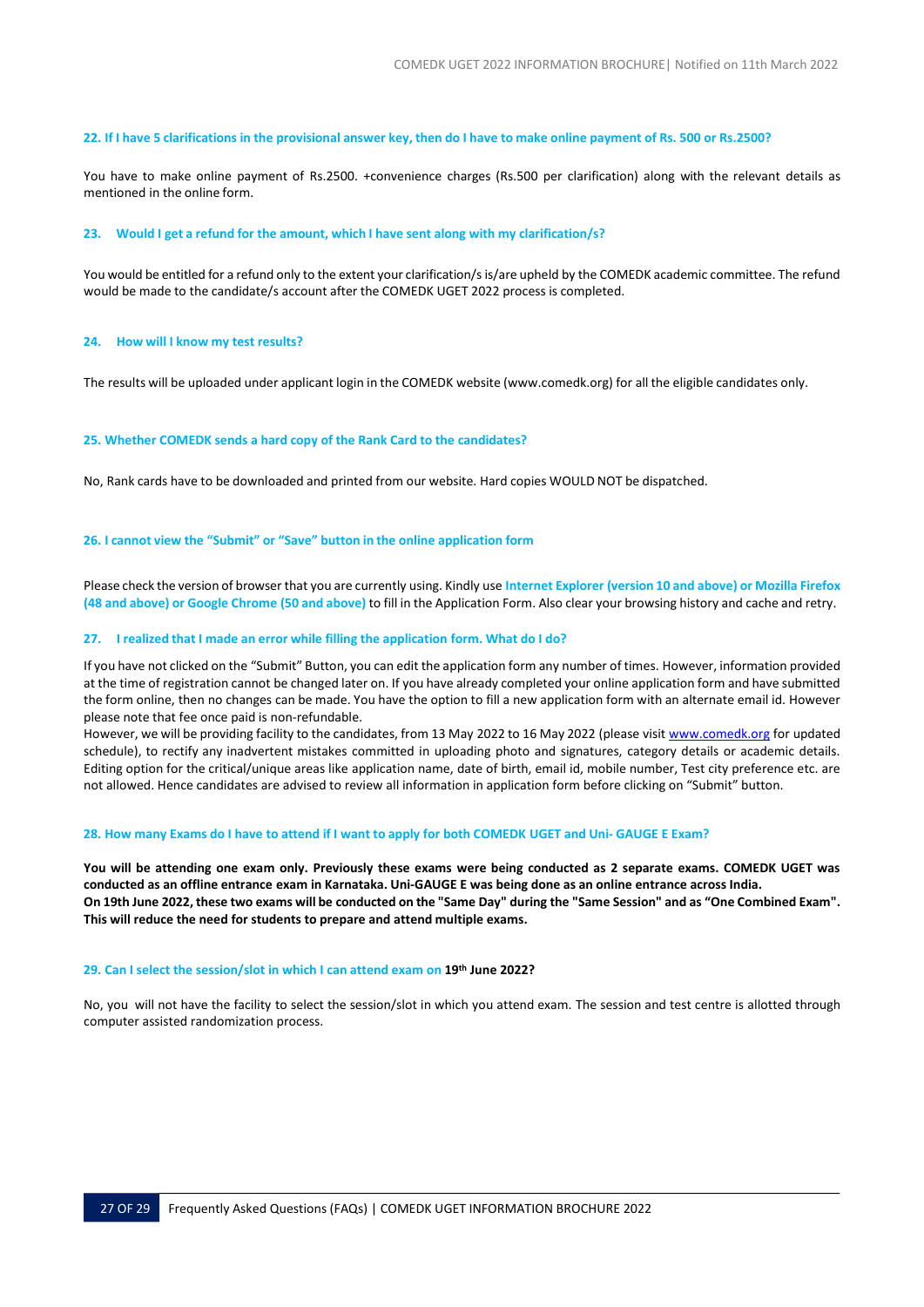30. If I want to attend only COMEDK UGET 2022 or only Uni-GAUGE E 2022, will it be conducted on a separate date OR can I choose **the sessions/shifts?**

No, COMEDK UGET 2022 and Uni-GAUGE E 2022 will be conducted as a combined exam on 19th June 2022 ONLY

## 31. If I opt for both COMEDK UGET and Uni-GAUGE E what will be the exam and counseling process?

| <b>DETAILS</b>                                                    | <b>COMEDK UGET 2022</b>                                                                   | <b>Uni-GAUGE E 2022</b>                                                                                                                                                                                                                     |
|-------------------------------------------------------------------|-------------------------------------------------------------------------------------------|---------------------------------------------------------------------------------------------------------------------------------------------------------------------------------------------------------------------------------------------|
| <b>Exam Date</b>                                                  | Exam will be held on 19th June 2022                                                       |                                                                                                                                                                                                                                             |
| <b>Application form and Test</b><br><b>Admission Ticket (TAT)</b> | Same application form and TAT for both                                                    |                                                                                                                                                                                                                                             |
| <b>Score card/Rank</b>                                            | Separate Score Card for<br><b>COMEDK</b> with Ranks in<br><b>COMEDK</b>                   | Separate Score card for Uni-GAUGE<br>with percentile                                                                                                                                                                                        |
| Counseling                                                        | Centralized Online counseling by<br>COMEDK. Updates available on<br><b>COMEDK</b> website | Apply separately with your score<br>individual<br>Member<br>Card<br>to<br>Universities of ERA Foundation.<br>Counseling held separately<br>by<br>individual Universities.<br>Updates will be available on<br>individual University websites |
| Tie Breaker in case of Equal<br><b>Marks and Eligibility</b>      | Managed by COMEDK as<br>updated in brochure and website                                   | Managed by individual Member<br>Universities who accept Uni-<br>GAUGE score card.                                                                                                                                                           |
| Institutions/University                                           | <b>COMEDK</b> institutions are<br>Separate                                                | Uni-GAUGE institutions are<br>Separate                                                                                                                                                                                                      |